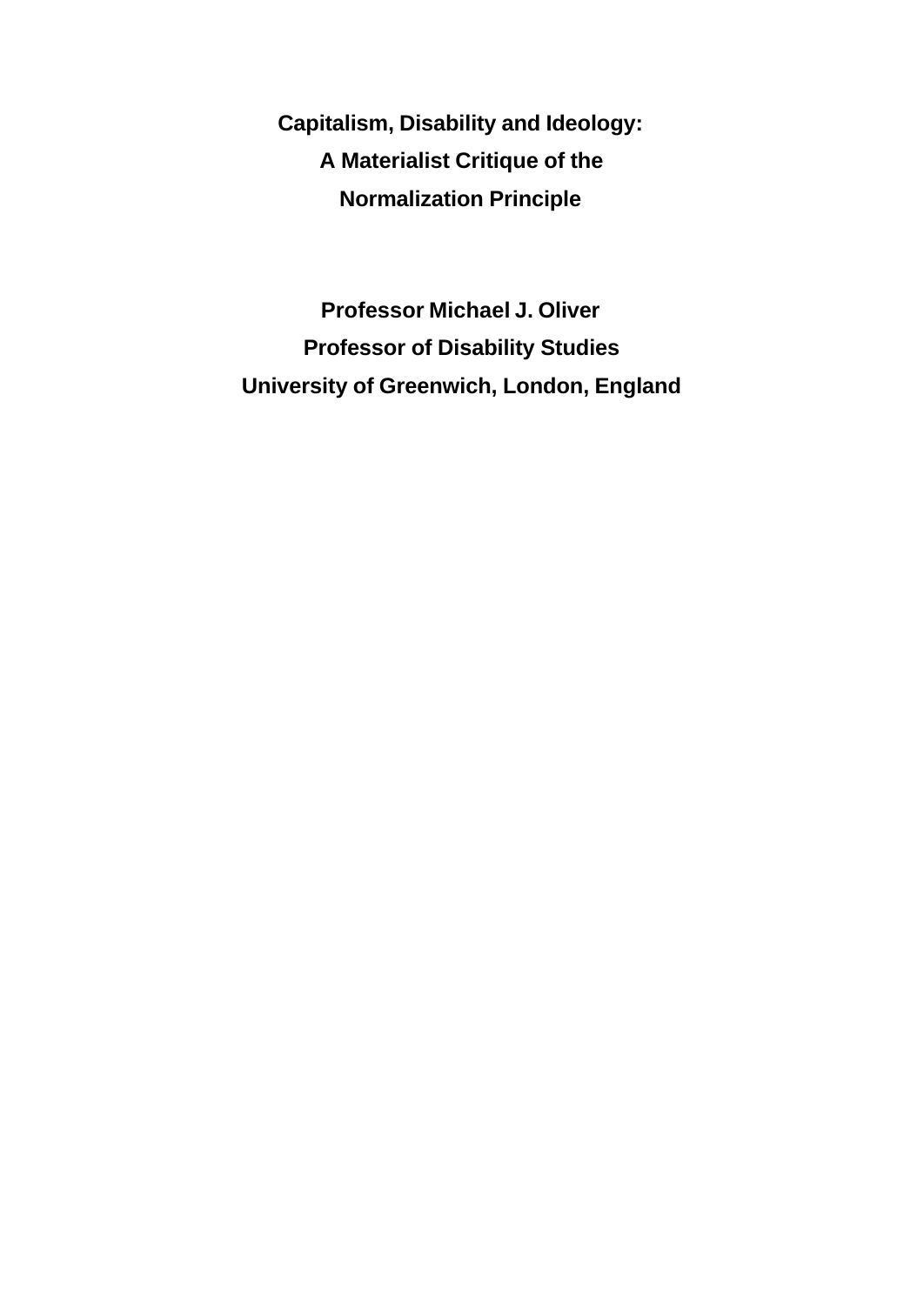## CAPITALISM, DISABILITY AND IDEOLOGY: A MATERIALIST CRITIQUE OF THE NORMALIZATION PRINCIPLE

#### **Introduction**

At the outset, I should say two things. I have no particular interest in the history of normalization and therefore, I am not attempting to provide a revisionist history of it. Neither do I think that normalization, or social role valorization as it has become in its reincarnation, has much to offer in developing a social theory of disability. I am interested however in the oppression of disabled people in capitalist societies and what normalization does, or rather does not say about it.

This interest has led me to begin to sketch out what a social theory of disability might look like (Oliver 1990) .For me, all social theory must be judged on three inter-related elements: its adequacy in describing experience; its ability to explain experience; and finally, its potential to transform experience. My own theorizing on disability is located in Marxist political economy which, I would argue offers a much more adequate basis for describing and explaining experience than does normalization theory which is based upon interactionist and functionalist sociology.

In fact I would go further and argue that the social theory that underpins Marxist political economy has far greater transformative potential in eradicating the oppression that disabled people face throughout the world than the interactionist and functionalist theories that underpin normalization ever can have. And I will go even further than that and argue that already this theory has had a far greater influence on the struggles that disabled people are themselves currently engaged in to remove the chains of that oppression than normalization which is, at best a bystander in these struggles, and at worst part of the process of oppression itself.

In presenting this argument, I will begin by articulating my own theoretical position based upon Marxist political economy and hereinafter referred to as materialist theory. I will then demonstrate the inadequacies of normalization theory's explanation of the rise of the institution before going on to provide a critique of the ideology which underpins it. Next, I will take issue with the argument that normalization has been successful because it is based upon 'experience'. Finally I will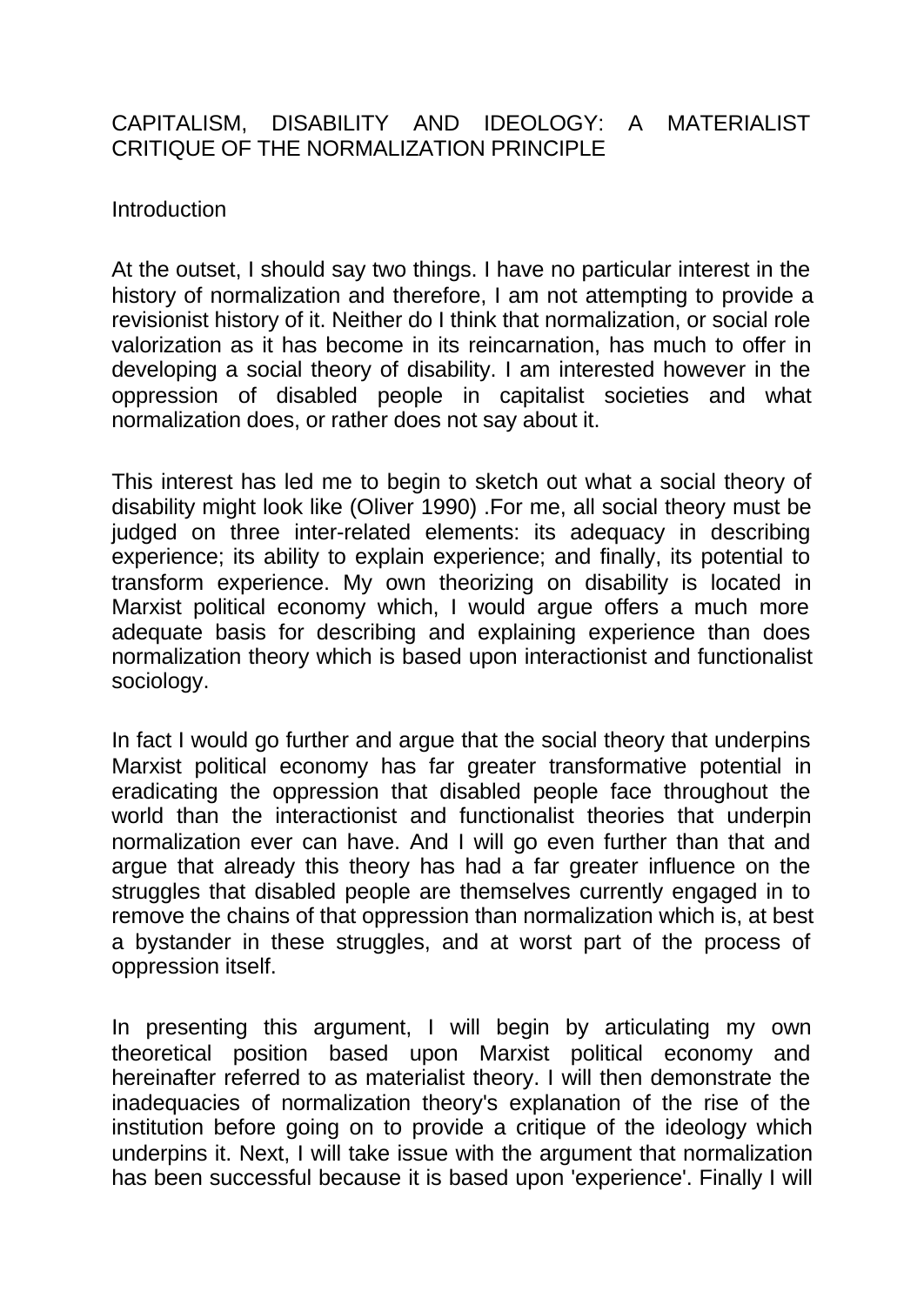look at what both normalization and materialist theories say about change, having briefly described the appalling material conditions under which disabled people live throughout the world.

Before proceeding further, it is perhaps necessary to explain the use of terminology in this chapter. Underpinning it is a materialist view of society; to say that the category disability is produced by capitalist society in a particular form implies a particular world view. within this world view, the production of the category disability is no different from the production of motor cars or hamburgers. Each has an industry, whether it be the car, fast food or human service industry. Each industry has a workforce which has a vested interest in producing their product in particular ways and in exerting as much control over the process of production as possible.

### Producing a materialist theory of disability

The production of disability therefore is nothing more or less than a set of activities specifically geared towards producing a good - the category disability - supported by a range of political actions which create the conditions to allow these productive activities to take place and underpinned by a discourse which gives legitimacy to the whole enterprise. As to the specifics of the terminology used in this discourse, I use the term disabled people generically and refuse to divide the group in terms of medical conditions, functional limitation or severity of impairment. For me disabled people are defined in terms of three criteria; (i) they have an impairment; (ii) they experience oppression as a consequence; and (c) they identify themselves as a disabled person.

Using the generic term does not mean that I do not recognise differences in experience within the group but that in exploring this we should start from the ways oppression differentially impacts on different groups of people rather than with differences in experience among individuals with different impairments. I agree that my own initial outlining of a materialist theory of disability (Oliver 1990) did not specifically include an examination of the oppression that people with learning difficulties face (and I use this particular term throughout my paper because it is the one democratic and accountable organisations of people with learning difficulties insist on).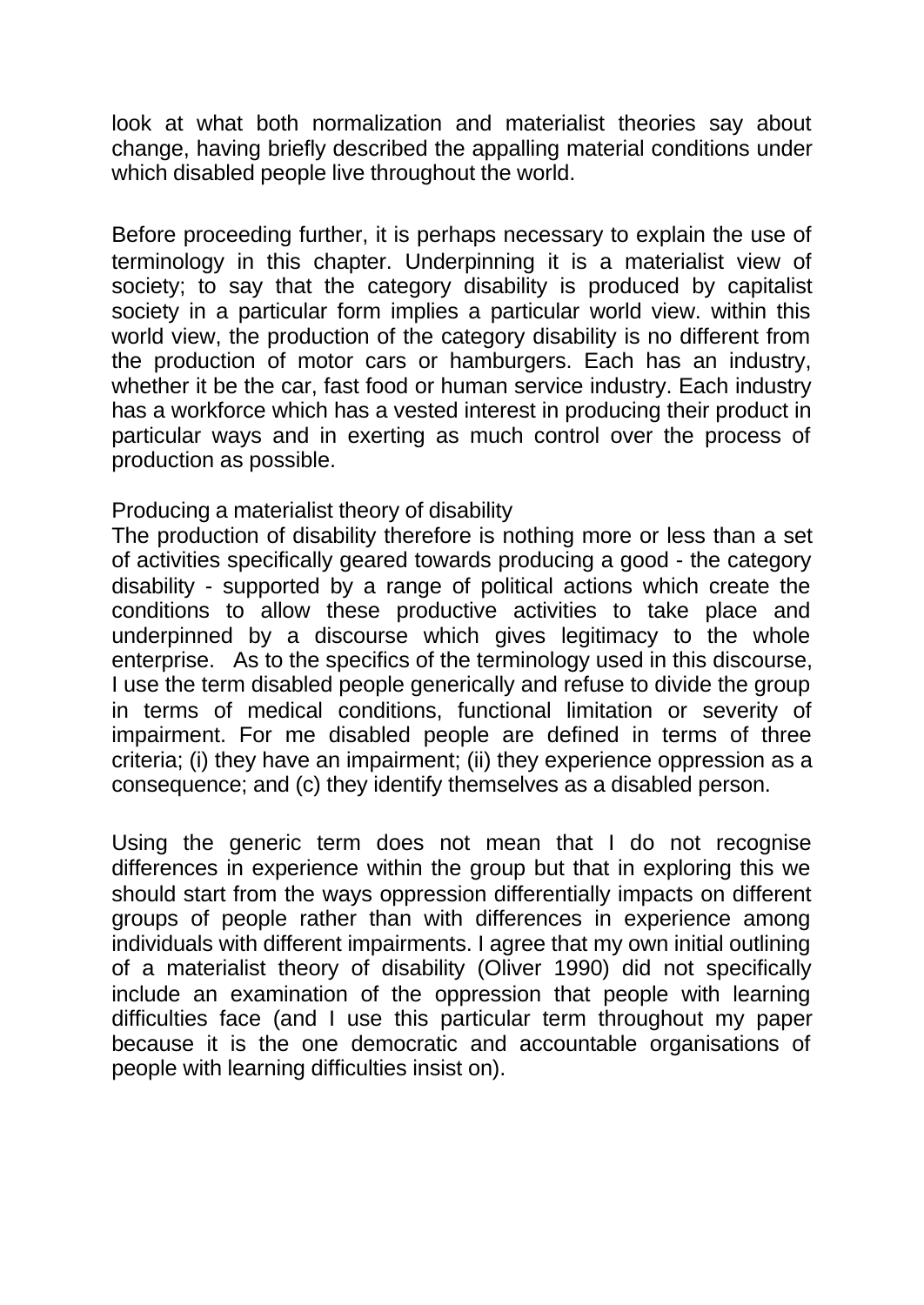Nevertheless I agree that

"For a rigorous theory of disability to emerge which begins to examine all disability in a materialist account, an analysis of normalization must be included".

(Chappell 1992.38)

Attempting to incorporate normalization in a materialist account however, does not mean that I believe that, beyond the descriptive, it is of much use. Based as it is upon functionalist and interactionist sociology, whose defects are well known (Gouldner1970), it offers no satisfactory explanation of why disabled people are oppressed in capitalist societies and no strategy for liberating us from the chains of that oppression.

Political economy, on the other hand, suggests that all phenomena (including social categories) are produced by the economic and social forces of capitalism itself. The forms in which they are produced are ultimately dependent upon their relationship to the economy (Marx 1913) .Hence, the category disability is produced in the particular form it appears by these very economic and social forces. Further, it is produced as an economic problem because of changes in the nature of work and the needs of the labour market within capitalism.

> "The speed of factory work, the enforced discipline, the time-keeping and production norms -all these were a highly unfavourable change from the slower, more self-determined methods of work into which many handicapped people had been integrated" .

> > (Ryan and Thomas 1980.101)

The economy, through both the operation of the labour market and the social organisation of work, plays a key role in producing the category disability and in determining societal responses to disabled people. In order to explain this further, it is necessary to return to the crucial question of what is meant by political economy. The following is a generally agreed definition of political economy,

> "The study of the interrelationships between the polity, economy and society, or more specifically, the reciprocal influences among government the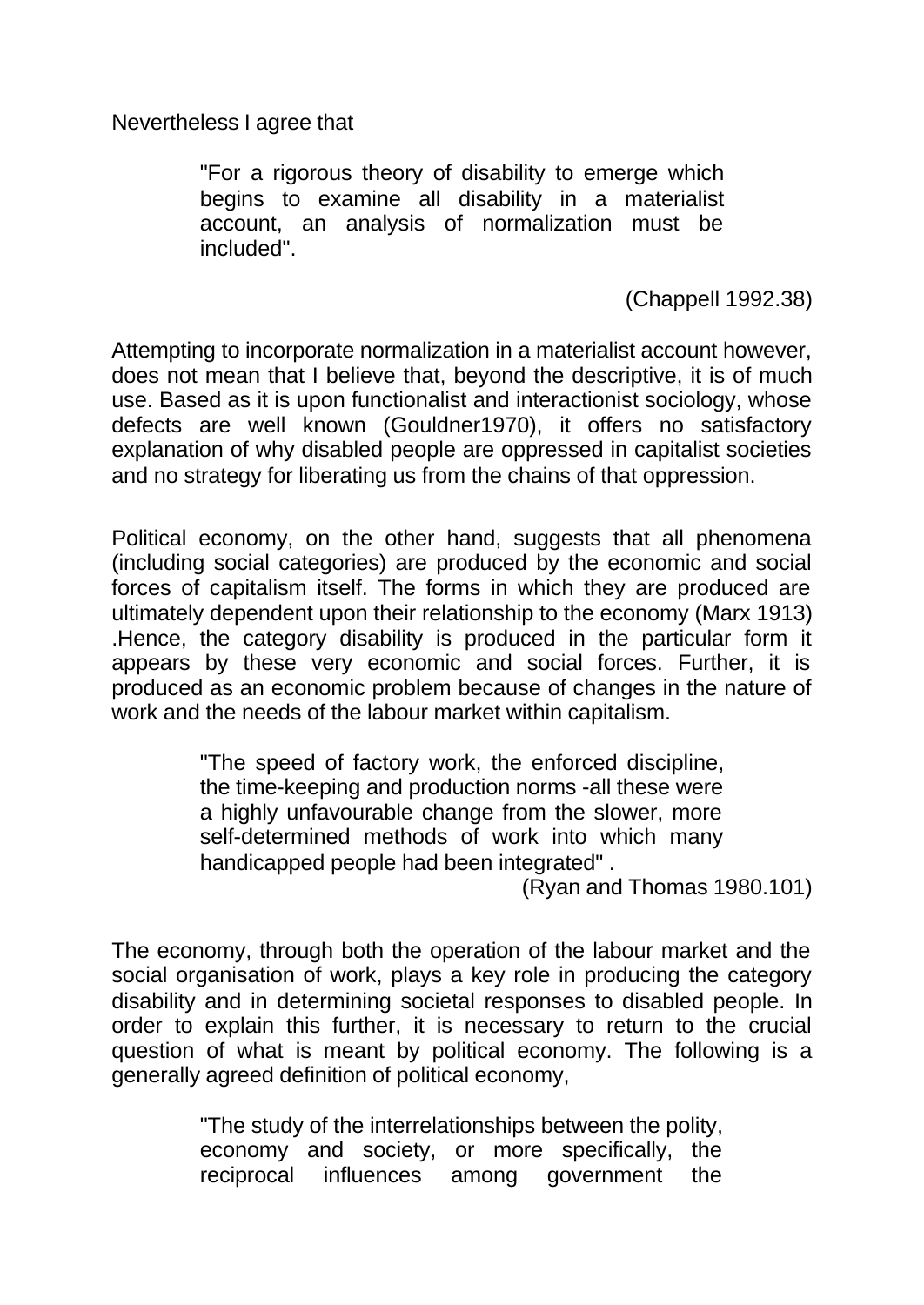economy, social classes, state and, status groups. The central problem of the political economy perspective is the manner in which the economy and polity interact in a relationship of reciprocal causation affecting the distribution of social goods".

(Estes et al 1982)

The central problem with such an agreed definition is that it is an explanation which can be incorporated into pluralist visions of society as a consensus emerging out of the interests of various groups and social forces and indeed, this explanation has been encapsulated in a recent book on disability

> "A person's position in society affects the type and severity of physical disability one is likely to experience and more importantly the likelihood that he or she is likely to receive rehabilitation services. Indeed, the political economy of a community dictates what debilitating health conditions will be produced, how and under what circumstances they will be defined, and ultimately who will receive the services".

(Albrecht (1992.14)

This quote lays out the way in which Albrecht pursues his argument in three parts. The first part shows how the kind of society people live in influences the kinds of disability that are produced, notably how the mode of production creates particular kinds of impairments. Further, he traces the ways in which the mode of production influences social interpretation and the meanings of disability and he also demonstrates how, in industrial societies, rehabilitation, like all other goods and services is transformed into a commodity.

The second part of the argument shows how intermediate social institutions in America, such as the legal, the political and welfare systems contribute to the specific way in which disability is produced and their role in the transformation of rehabilitation into a commodity. The final part considers what this may mean in terms of future developments in social policy and what effects it may have on the lives of disabled people.

It is difficult to disagree with this formulation at the descriptive level but the problem with this pluralist version of political economy is that the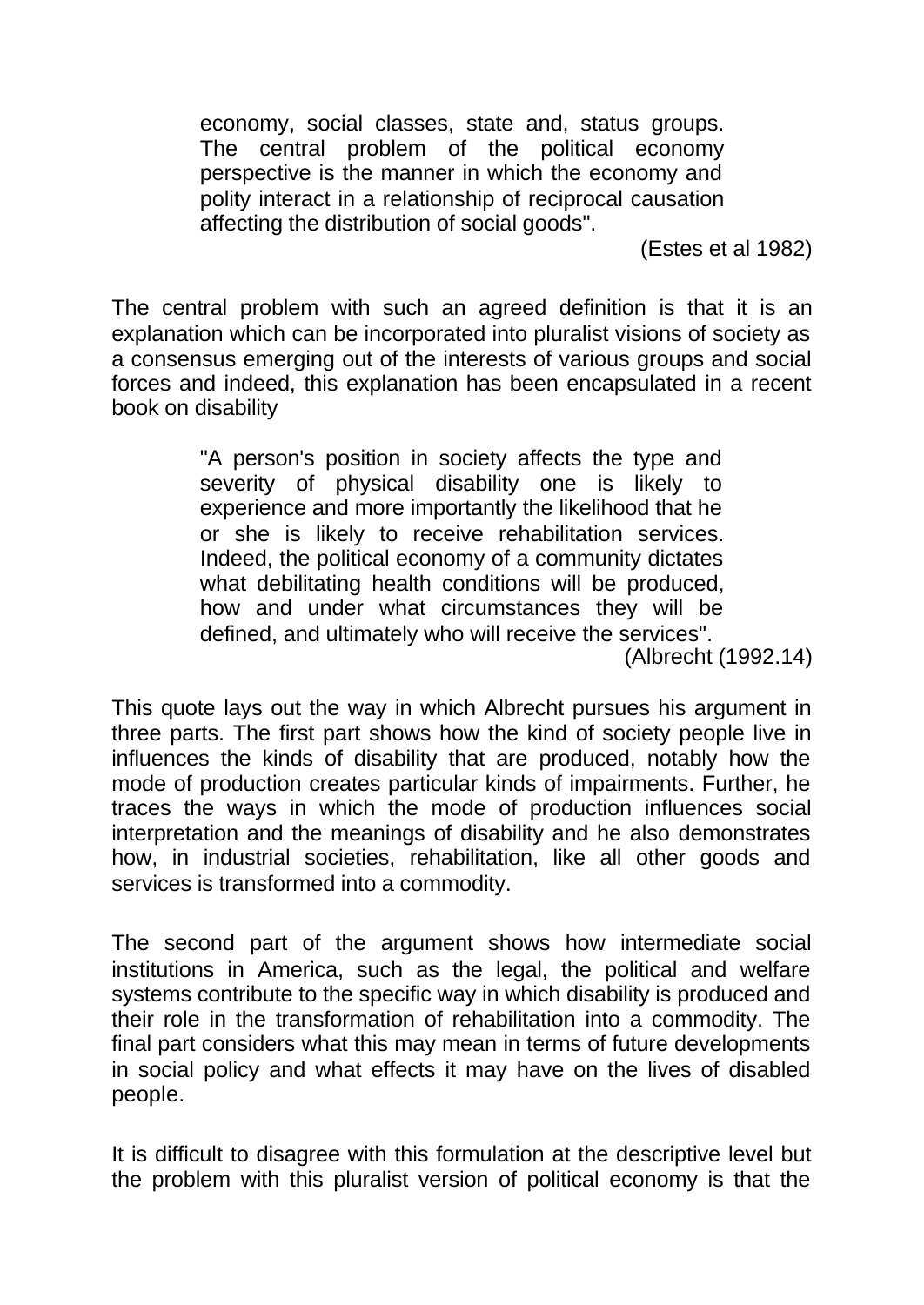structure of capitalist America itself goes unexamined as does the crucial role that the capitalist economy plays in. shaping the experience of groups and individuals. Exactly the same criticism can be levelled at normalization theory. Devaluation according to normalization theory is a universal cognitive process and economic and social conditions are only relevant to who gets devalued.

Political economy, as it is used here, takes a particular theoretical view of society; one which sees the economy as the crucial, and ultimately determining factor, in structuring the lives of groups and individuals. Further, while the relationship between various groups and the economy may differ in qualitative ways, the underlying structural relationship remains.

> "The convergence and interaction of liberating forces at work in society against racism, sexism, ageism and economic imperialism are all oppressive 'isms' and built-in responses of a society that considers certain groups inferior. All are rooted in the social-economic structures of society. All deprive certain groups of status, the right to control their own lives and destinies with the end result of powerlessness. All have resulted in economic and social discrimination. All rob (American) society of the energies and involvement of creative persons who are needed to make our society just and humane. All have brought on individual alienation, despair, hostility, and anomie".

> > (Walton 1979.9)

Hence the oppression that disabled people face is rooted in the economic and social structures of capitalism. And this oppression is structured by racism, sexism, homophobia, ageism and disablism which is endemic to all capitalist societies and cannot be explained away as a universal cognitive process. To explain this further it is necessary to go back to the roots of capitalism itself.

Disabled people and the rise of capitalism

Whatever the fate of disabled people before the advent of capitalist society and whatever their fate will be in the brave new world of the twenty first century, with its coming we suffered economic and social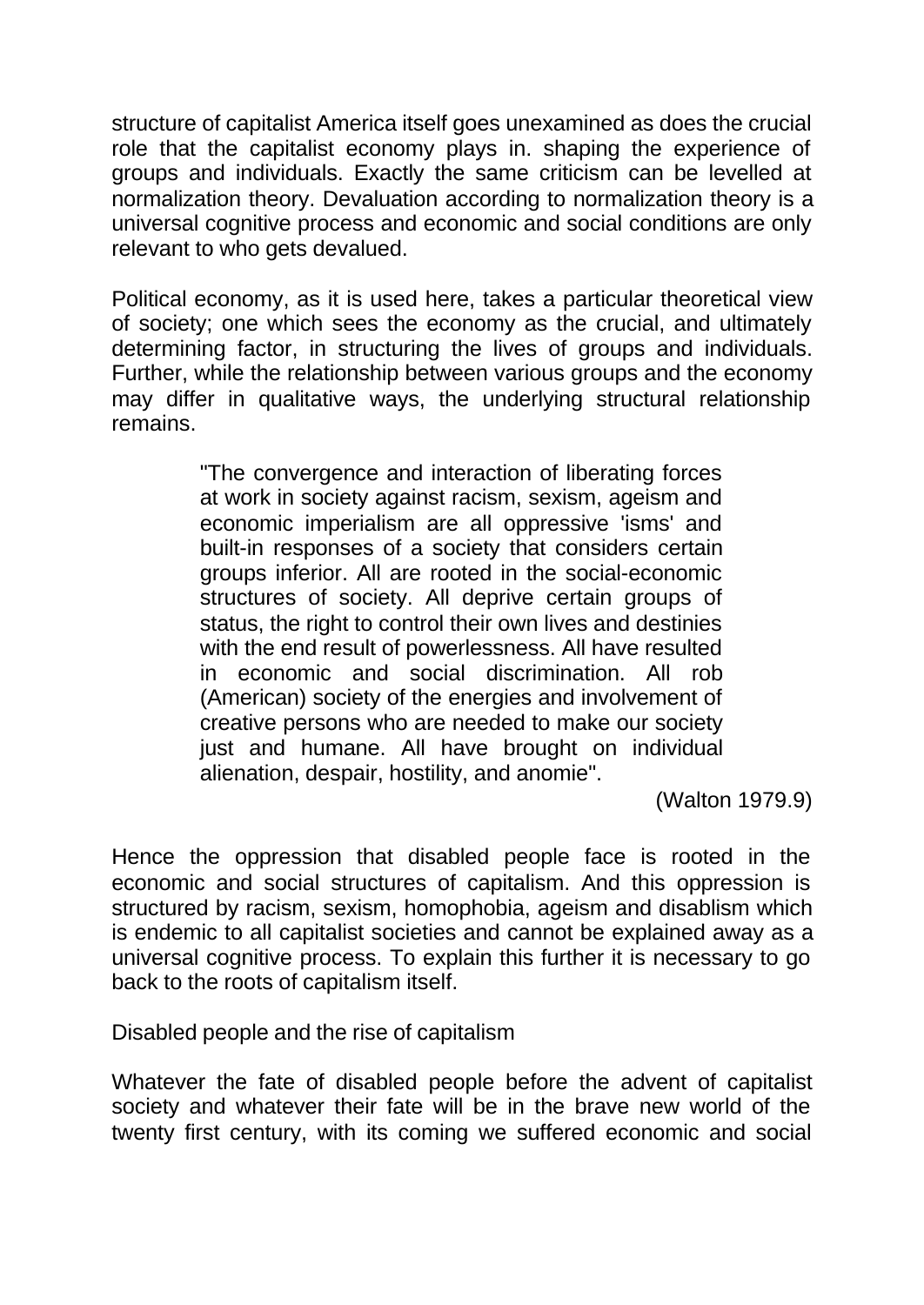exclusion. As a consequence of this exclusion disability was produced in a particular form; as an individual problem requiring medical treatment.

At the heart of this exclusion was the institution -something on which we would all agree. In the nineteenth and twentieth century, institutions proliferated in all industrial societies (Rothman 1971) but to describe this, as Wolfensberger does, as 'momentum without rationale' (p3) is patently absurd. The French Marxist, Louis Althusser (1971), suggested that all capitalist societies are faced with the problem of social control and they resolve this by a combination of repressive and ideological mechanisms.

The reason for the success of the institution was simple; it combines these mechanisms almost perfectly. It is repressive in that all those who either cannot or will not conform to the norms and discipline of capitalist society can be removed from it. It is ideological in that it stands as a visible monument for all those who currently conform but may not continue to do so -if you do not behave, the institution awaits you.

It is for this reason that the institution has been successful. Its presence perfectly meets capitalism's needs for discipline and control (Foucault 1972). It is also the reason why, despite the fact that the defects of institutions have been known for the 200 years that they have existed, they have remained unaddressed. Indeed, the principle of 'less eligibility' was central to the rise of the institution. It is simply not true to say that we have only known of their defects in recent years because, if this were the case, they would then not have been performing their ideological control function. Day trips to institutions, which originated in the 1850's not the 1950's, were precisely for this purpose; to demonstrate how awful they were for the purposes of social control, not to educate the public about their reform (p8)

What is also not in dispute between us is that in the second half of the twentieth century, the physical and ideological dominance of the institution began to decline (Scull 1977). What is in dispute however, is why this should be so. While not claiming that the normalization principle was the only causal factor in what has become known as deinstitutionalization or de-carceration, Wolfensberger nonetheless claims that it 'broke the back of the institutional movement' (p60) and without it 'there would have been massive investments in building new, smaller, regionalised institutions' (p16). I would not wish to dismiss the role of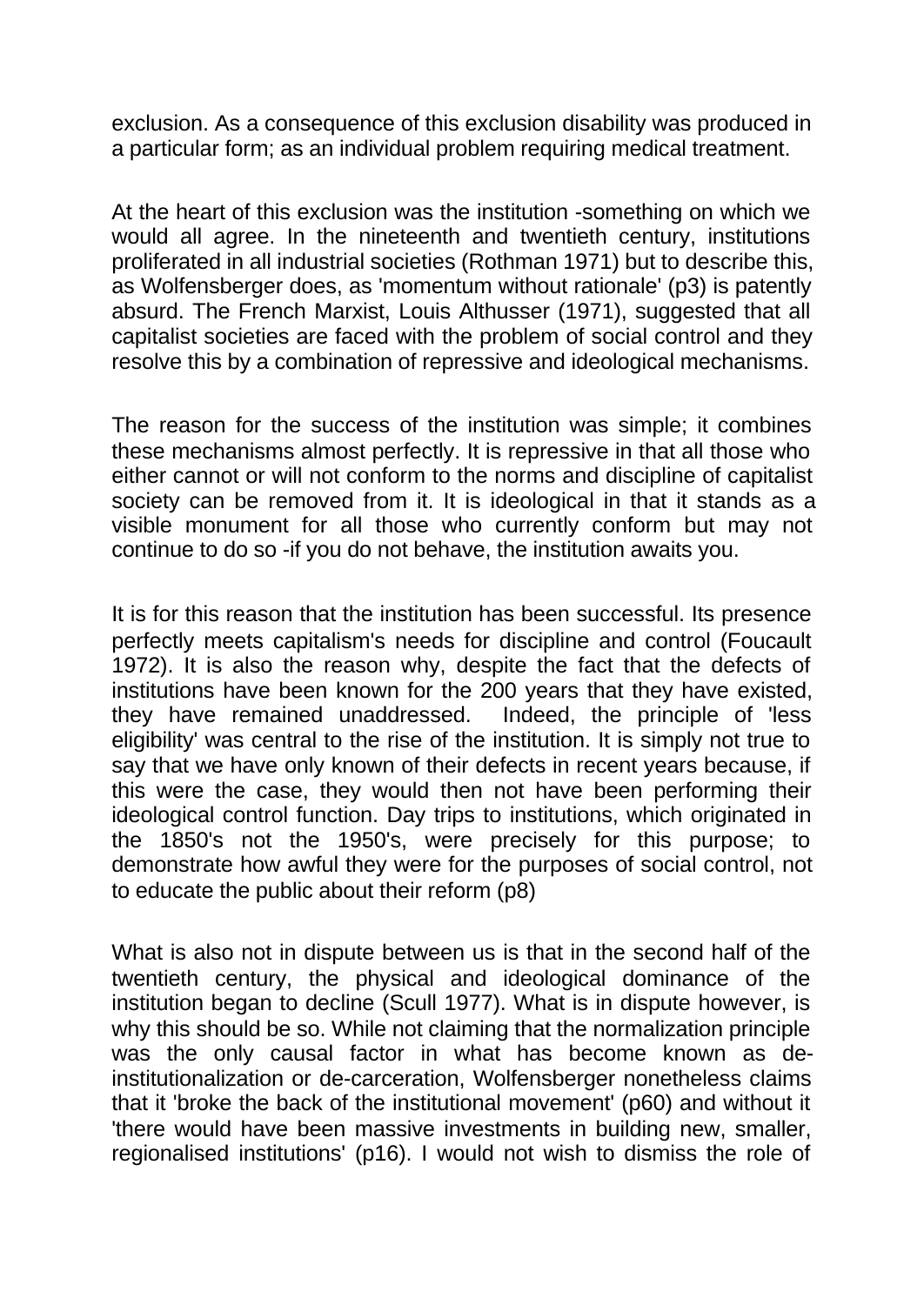ideas, or more appropriately, ideologies in this process but there were other, more important factors.

Most importantly, the rising costs of institutional care were becoming a major factor in the shift to community based care. Ideology was turned into political action when this, along with other factors such as rising oil prices, spiralling arms expenditure and so on, brought about fiscal crises in many capitalist states (O'Connor 1973. Gough 1979). This fiscal crisis explanation stands in stark contrast to Wolfensberger's assertion that while de-institutionalization may have started in the 1950's, it was a 'drift that occurred without much planning, intent or consciousness' (p98) .

The transition to late capitalism (the post-industrial society as some writers have called it or its more recent fashionable manifestation as post-modernity) has seen this process continue apace. The question it raises is what does this process mean. Cohen suggests that it

> "...is thought by some to represent a questioning, even a radical reversal of that earlier transformation, by others merely to signify a continuation and intensification of its patterns".

> > (Cohen 1985.13)

Those who have promoted the idea of normalization would, I suspect place themselves in the first camp. That is to say, the move from the institution to the community is part of a process of removing some of the apparatus of social control by the state. I would place myself in the latter camp seeing this move as an extension of the processes of control within the capitalist state.

After all, the balance of power between disabled people and professionals has not changed at all. The situation described by Cohen (1985) remains unchanged.

> "...much the same groups of experts are doing much the same business as usual. The basic rituals incorporated into the move to the mind -taking case histories, writing social enquiry reports, constructing files, organising case .conferences - are still being enacted".

> > (Cohen 1985.152)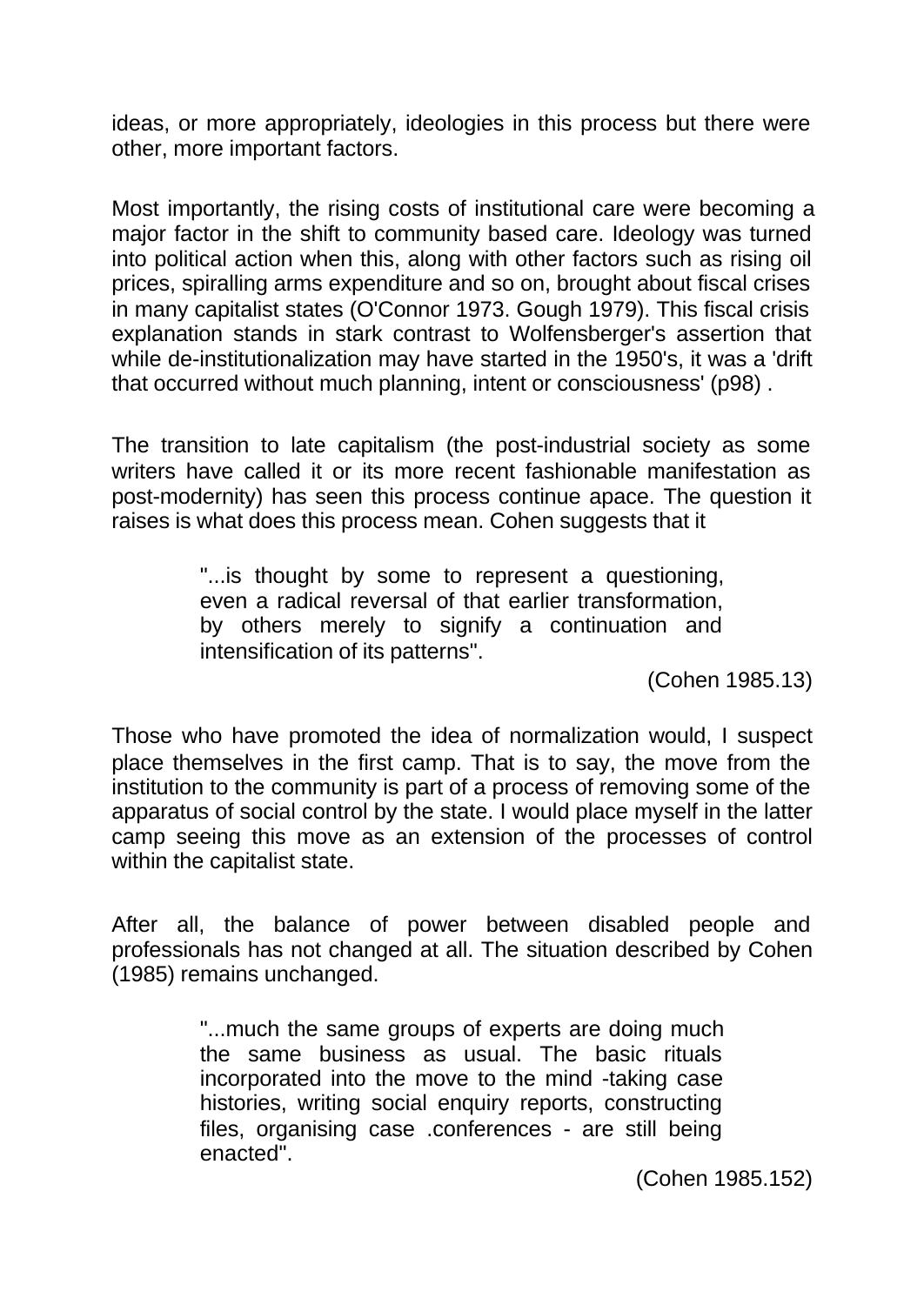In the world of late capitalism, the same people, albeit with different jobs titles and perhaps in plusher buildings, are doing the same things to disabled people although they may now be calling them 'doing a needs led assessment' or 'producing a care plan' in Britain. Elsewhere it may be called individual programme planning, social brokerage, change agentry and the like. But the material fact remains, it is still professionals doing it, whatever 'it' is called, to disabled people.

The ideology of normalization All social changes require an ideology to support the economic rationality underpinning them. So the ideology underpinning the rise of the institution was ultimately a medical and a therapeutic one; accordingly placing people in institutions was not only good for the health of individuals, it was also good for the health of society. Normalization, it could be argued, is the ideology (or one of the ideologies) that allowed people to be returned to the community in that they can be 'normalized' or in its later variant, be allocated normal (valued) social roles. After all, we don't want the different, the deviant or even the dangerous returned to our communities.

I fully realise that here I am stepping on dangerous ground and that both Wolfensberger (1994) and Nirje (1993) would probably argue that I am confusing normal with normalization. There is not the space to demonstrate that I realise that this is not the case nor to draw attention to their own published ambiguities on this issue. Instead I wish to point out that normalization is part of a discourse which is predicated on the normal/abnormal distinction and it is certainly clear that Wolfensberger thinks this distinction is real rather than socially constructed (p95).

A materialist approach to this would suggest, as does the French philosopher Foucault (1973) , that the way we talk about the world and the way we experience it are inextricably linked -the names we give to things shapes our experience of them and our experience of things in the world influences the names we give to them. Hence our practices of normalizing people and normalizing services both constructs and maintains the normal/abnormal dichotomy.

It is becoming clear that the social structures of late capitalist societies cannot be discussed in a discourse of normality/abnormality, because what characterises them is difference; differences based on gender, ethnic backgrounds, sexual orientation, abilities, religious beliefs, wealth, age, access or non-access to work and so on. And in societies founded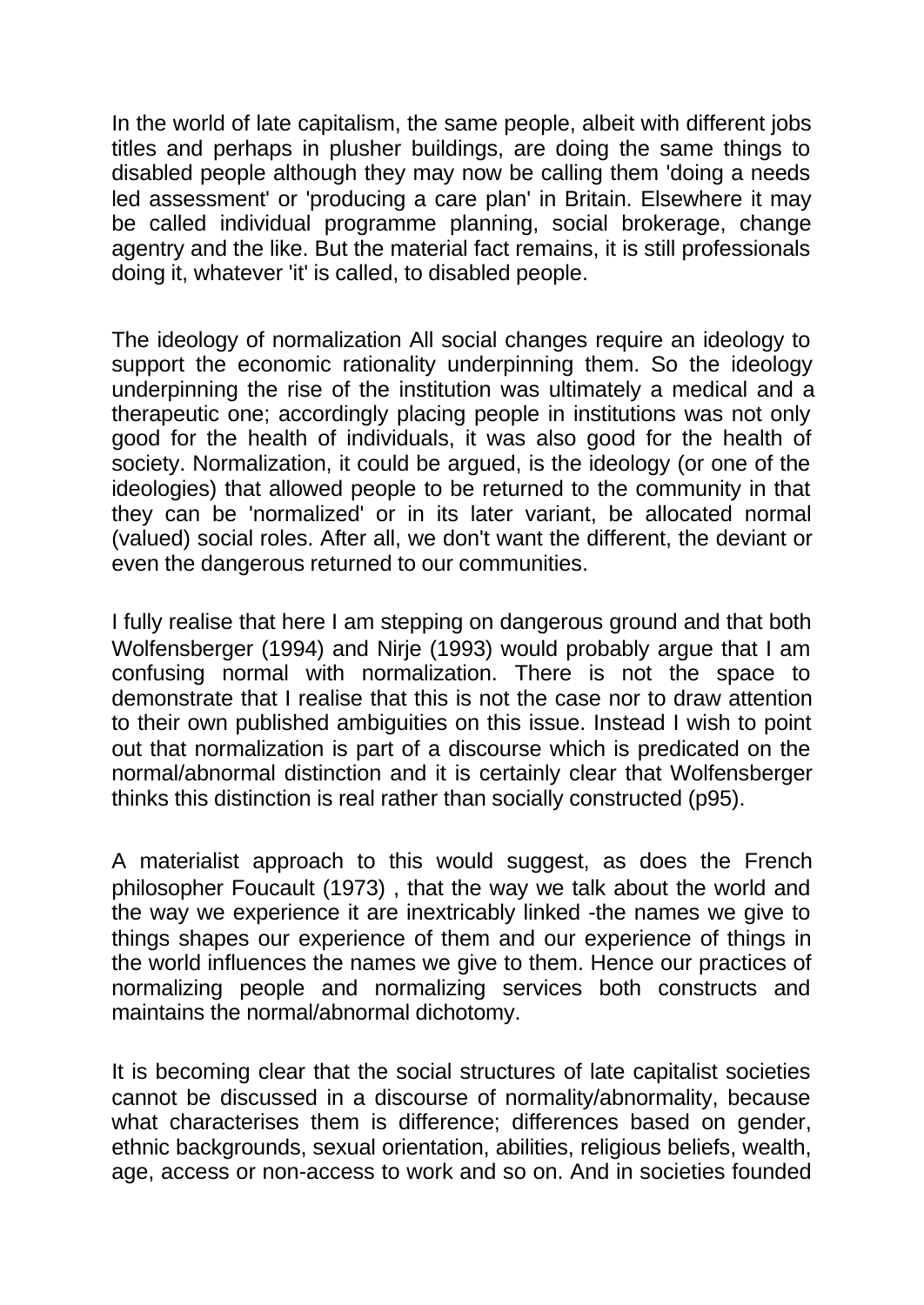on oppression, these differences cross cut and intersect each other in ways they we haven't even begun to properly understand, let alone try to resolve (Zarb and Oliver 1993).

The concept of simultaneous oppression (Stuart 1993) may offer a more adequate way of understanding differences within the generic category of disability. Certainly people are beginning to talk about their experience in this way.

> "As a black disabled women, I cannot compartmentalise or separate aspects of my identity in this way. The collective experience of my race, disability and gender are what shape and inform my life".

> > (Hill1994.7)

Kirsten Hearn provides a poignant account of how disabled lesbians and gay men are excluded from all their potential communities. Firstly,

> "The severely able-bodied community and straight disabled community virtually ignored our campaign". (Hearn 1991.30)

and,

"Issues of equality are not fashionable for the majority of the severely able-bodied, white, middle-class lesbian and gay communities.

(Hearn 1991.33)

The point that I am making is that the discourse of normalization (whatever the intent of its major proponents and however badly they feel it has been misused by its disciples} can never adequately describe or explain societies characterised by difference because of its reductionist views of both humanity and society. Individual and group differences cannot be described solely in terms of the normality/abnormality dichotomy and inegalitarian social structures cannot be explained by reference only to valued and devalued social roles. Normalization can also never serve to transform peoples lives; a point to which I shall return.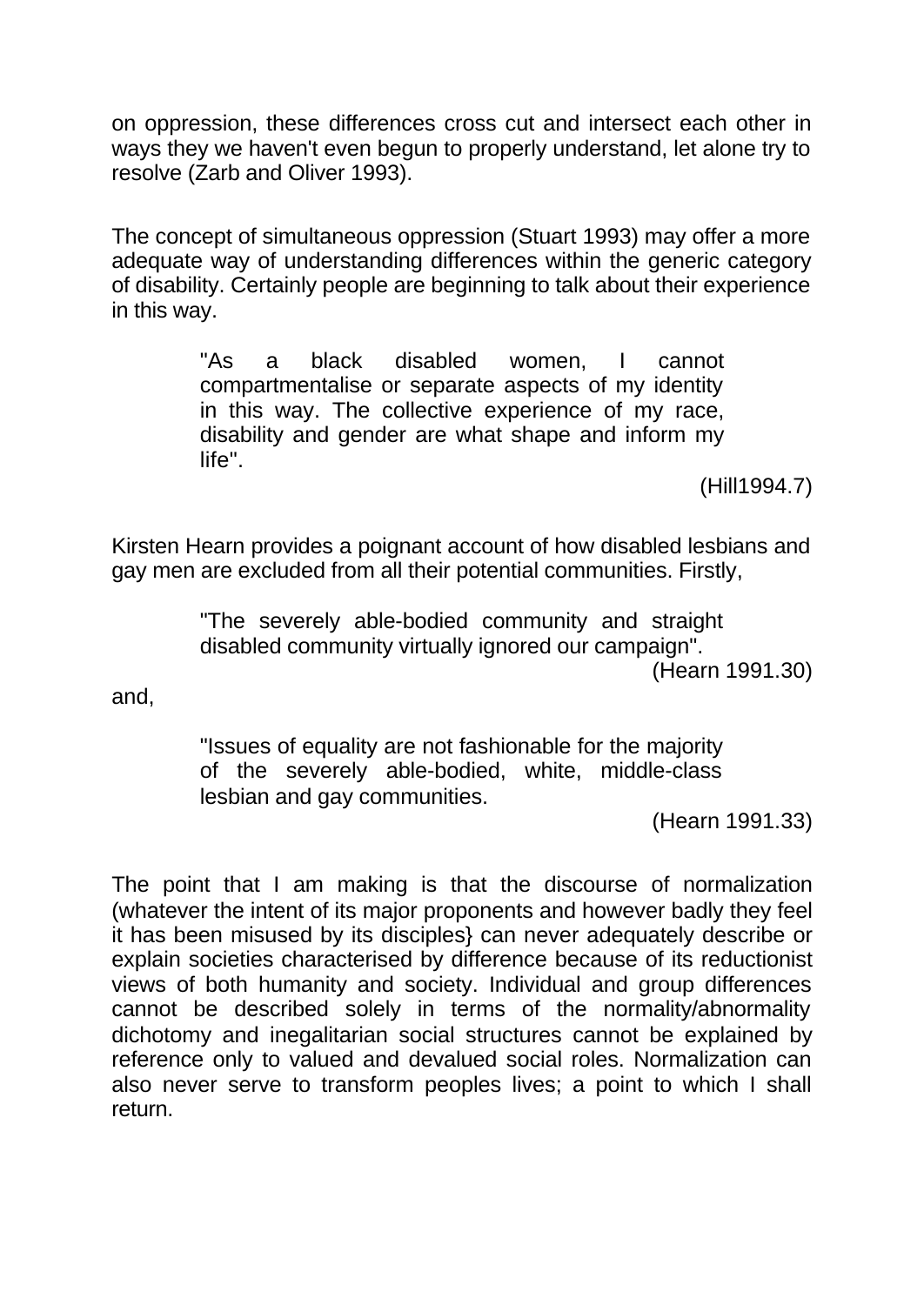#### The Role of Experience

In explaining why the idea of normalization was so powerful for many people, Wolfensberger claims that it connected with their common sense, it gave them a language or discourse in which to talk about the issues and it gave them a unified mental scheme (social theory) connecting a range of issues (p59). Of course, in talking about this he is talking about the connection of these ideas to the experience of academics, professionals and policy makers not to the experience of people with learning difficulties

He also claims that 'a single theory or principle could be applied to all; not only to all retarded people and not only to all handicapped people but to all deviant ones' (p58) .I remember attending the first conference on normalization in Britain in the mid 1970's when such claims were made. Vic Finkelstein and myself vociferously denied the claim that the half-digested mish mash of functionalist and interactionist sociology we were being presented with had anything to do with our experiences as disabled people.

Our claims were of course denied, as they often have been in the past on the grounds that as isolated, elite disabled individuals, our experiences did not accord with those of the majority of disabled people (a basis on which you may wish to deny my claims in this paper) .And of course the normalization band wagon rolled on in Britain, into social service departments, health authorities and undemocratic voluntary organisations. But not into the newly emerging democratic and accountable organisations that disabled people were setting up at the time. To this day, not a single one of these organisations of disabled people has adopted the normalization principle as the basis for its operations or as a rationale for its existence.

Our experiences at that conference mirrored our experience in terms of disability politics more generally. We were already being told by groups of able bodied experts that not only did they know best what our problems were, they also knew best how to solve them. And disabled people were developing our own views both on those experts who wished to define or colonise our experience and to identify what our problems really were. These views were encapsulated in 'a little red book' called Fundamental Principles of Disability (UPIAS 1976) and which, I would argue, is far more important for disabled people than all the publications on normalization put together.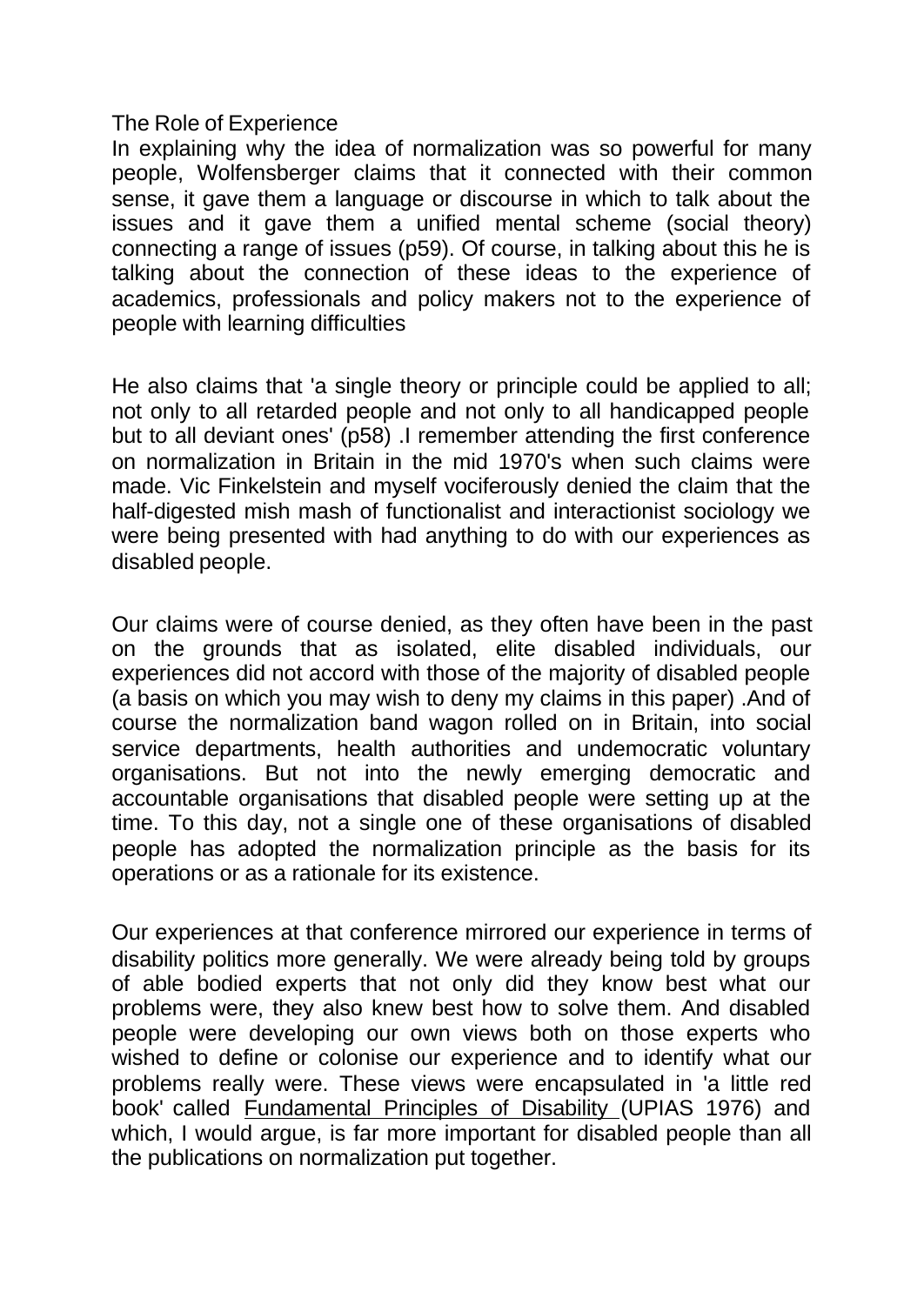This slim volume is not widely available but the debt that disabled people owe to it is enormous. I, and many other disabled people, openly acknowledge our debt to the document in the way it shaped our own understanding of disability (Oliver 1995) .The document has never been widely available and with the demise of the Union in 1991, it will become increasingly difficult to obtain. I reproduce two passages here, the first of which exposes the role of 'experts' in our lives and the second which defines our own problems for us.

> *The Union maintains that, far from being too concerned with the cause of disability, the "experts" in the field have never concerned themselves with the real cause at all. The fact that they had delusions that they were looking at the cause, when they were typically concentrating on its effects, on confusing disability with physical impairment, underlines the imperative need for disabled people to become their own experts. It is only when we begin to grasp this expertise that disabled people will be able to see through the "experts" attempt to disguise as something "entirely different" the traditional, clearly failed, "spontaneous" struggle against aspects of disability, such as poverty.*

> *Disability is something imposed on top of our impairments by the way we are unnecessarily isolated and excluded from full participation in society. Disabled people are therefore an oppressed group in society". To understand this it is necessary to grasp the distinction between the physical impairment and the social situation, called 'disability', of people with such impairment. Thus we define impairment as lacking part of or all of a limb*, *or having a defective limb* , *organ or mechanism of the body; and disability as the disadvantage or restriction of activity caused by a contemporary social organisation which takes no or little account of people who have physical impairments*  and *thus excludes them from participation in the mainstream of social activities. Physical disability is therefore a particular form of social oppression.*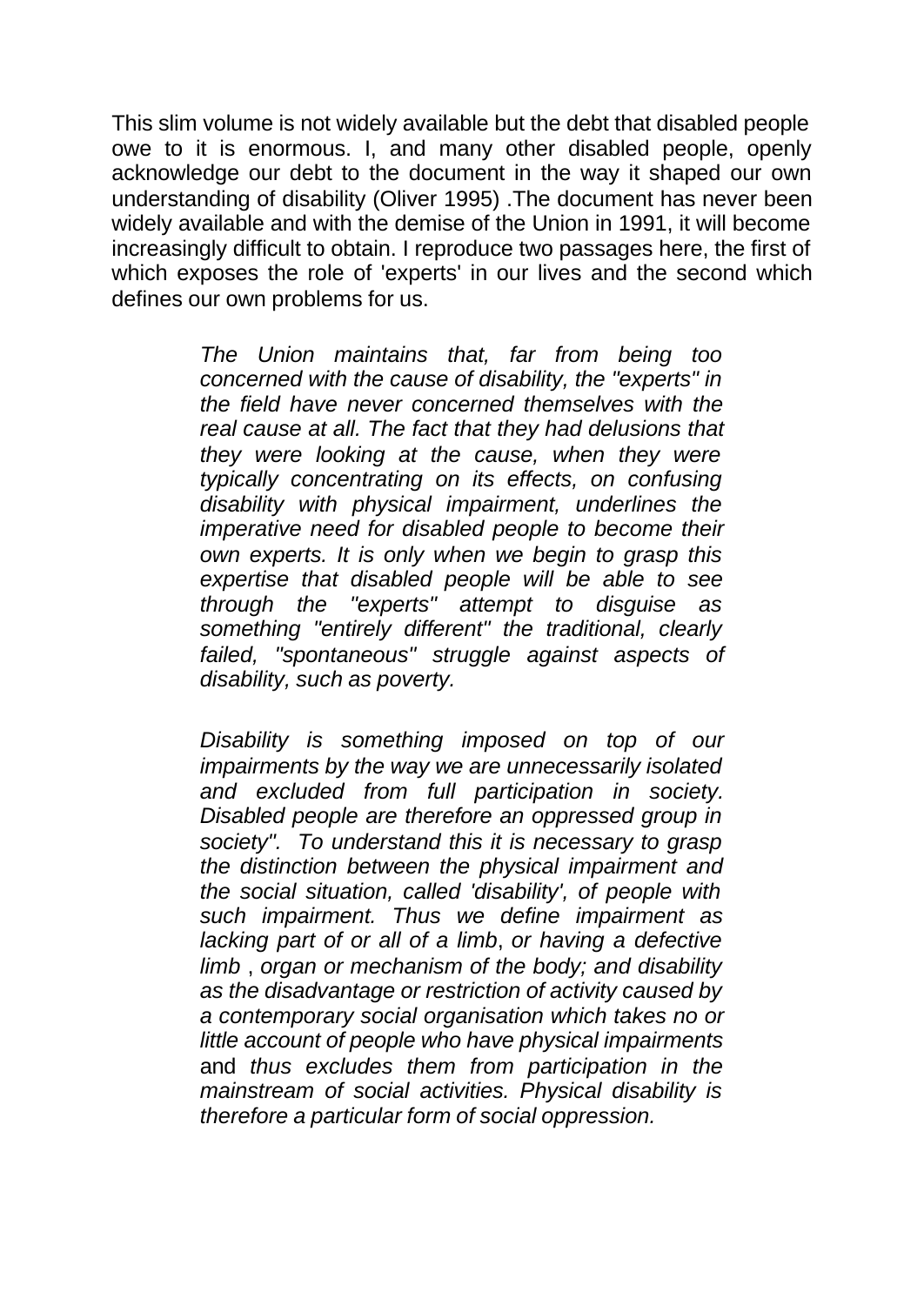It was from this work that I and a number of other disabled people began to write and talk about the social model of disability. For my own part I originally conceptualised models of disability as the binary distinction between what I chose to call the individual and social models of disability (Oliver, 1983). This was no amazing new insight on my part dreamed up in some ivory tower but was really an attempt to enable me to make sense of the world for the social work students and other professionals who I was teaching at the time. The idea of the individual and the social model was taken quite simply and explicitly from the distinction originally made between impairment and disability by the Union of the Physically Impaired Against Segregation in the 'Fundamental principles' document (1976).

The articulation of this new view of disability did not receive universal acceptance. Originally, it was professionals, policy makers and staff from organisations for disabled people who, because they had vested interests in maintaining the status quo underpinned by the individual model, questioned the experiential validity and explanatory reliability of the social model. However, we have seen a paradigm shift and many professional bodies and groups have now come to espouse the social model, in theory at least (DHSS 1988 Gillespie-Sells and Campbell 1991). Whether it has had much impact on professional practice is another question altogether and beyond the scope of this paper.

The articulation of the social model was received much more enthusiastically by disabled people because it made an immediate connection to their own experiences. It quickly became the basis for disability awareness and later disability equality training. It was adopted by democratic disability organisations allover the world including Disabled Peoples International (DPI) and the British Council of Organisations of Disabled People (BCODP) and remains as central to their rationale.

In reading Wolfensberger's comments about how Changing Patterns came to be written, I am struck by just how much in the way of economic resources (plane tickets, hotel bookings, secretarial support etc} went in to producing it. Similarly the World Health Organisation has spent millions of pounds, dollars and yen on trying to describe and classify us (Wood 1980} and have lamentably failed.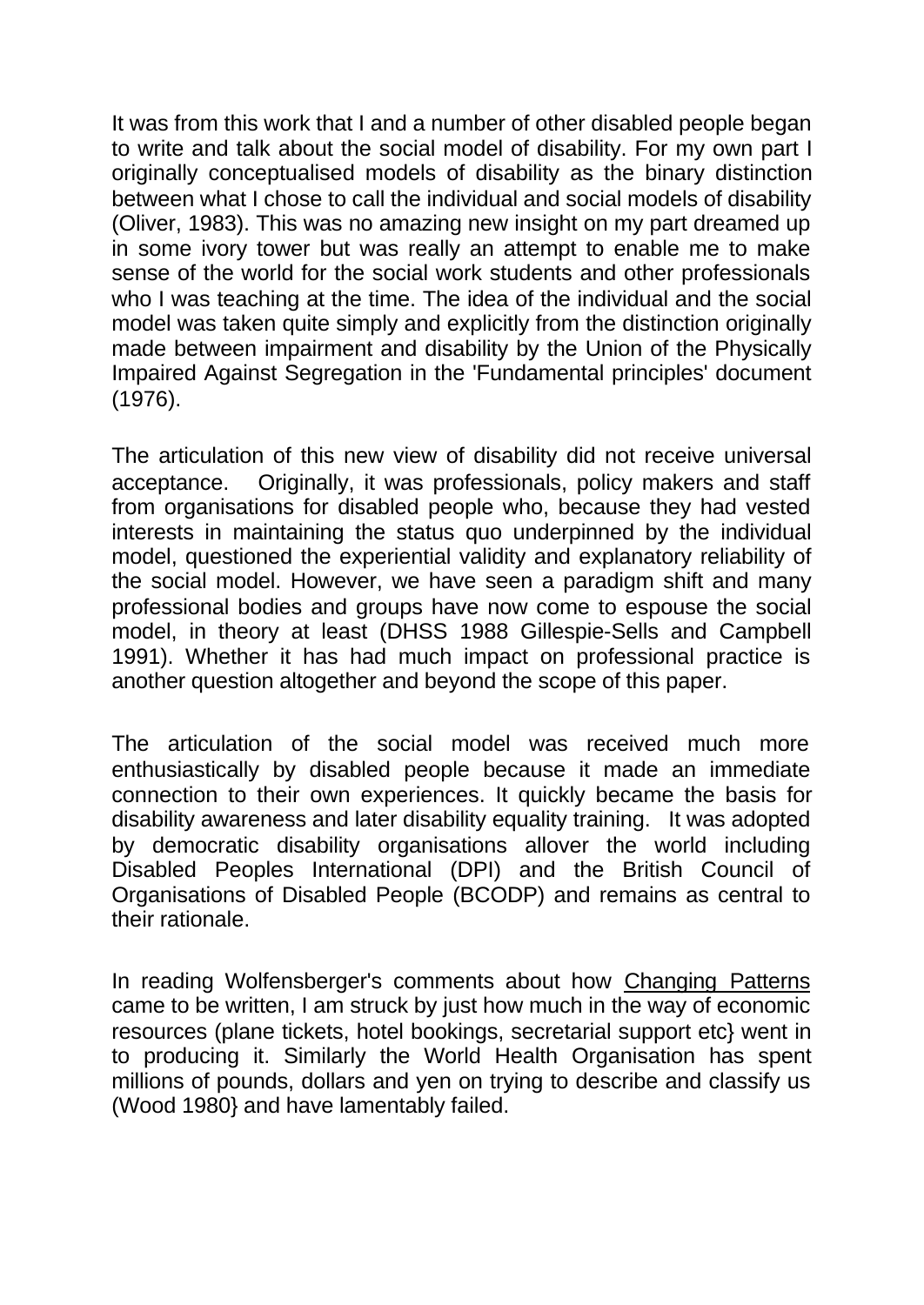Disabled people, whose intellectual labours have produced the social model, have done this without access to the kinds of resources available to international academic superstars, professionals and policy makers, as well as the usual coterie of hangers on and free loaders. Imagine how much farther down the road we might be if disabled people had been given these resources to develop our own social theory, our own quality measures for human services and our own classification schemes.

The material conditions of disabled people throughout the world

Developing materialist theory in respect of disability requires us to understand the material conditions under which disabled people live throughout the world. A recent UN report (Despouy 1991) has confirmed earlier estimates that there are more than 500 million impaired persons in the World; that is one in ten of the World's population. The report goes on to suggest that at least "25 per cent of the entire population are adversely affected by the presence of disabilities".

There have been very few international studies of the lives of disabled people although the ON Report did come to the following conclusion.

> " these persons frequently live in deplorable conditions, owing to the presence of physical and social barriers which prevent their integration and full participation in the community. As a result, millions of disabled people throughout the world are segregated and deprived of virtually all their rights, and lead a wretched, marginal life".

> > (Despouy 1991.1)

It is possible to put some descriptive flesh on the bones of these figures and what follows relies heavily on figures present in a recent special edition of the New Internationalist (No 233/July 1992) called 'Disabled Lives'.

Of the 500 million disabled people in the world, 300 million live in developing countries, and of these 140 million are children and 160 million are women. One in five, that is one hundred million of the total population of disabled people, are disabled by malnutrition. In the developing countries, only one in a hundred disabled people have access to any form of rehabilitation and 80% of all disabled people live in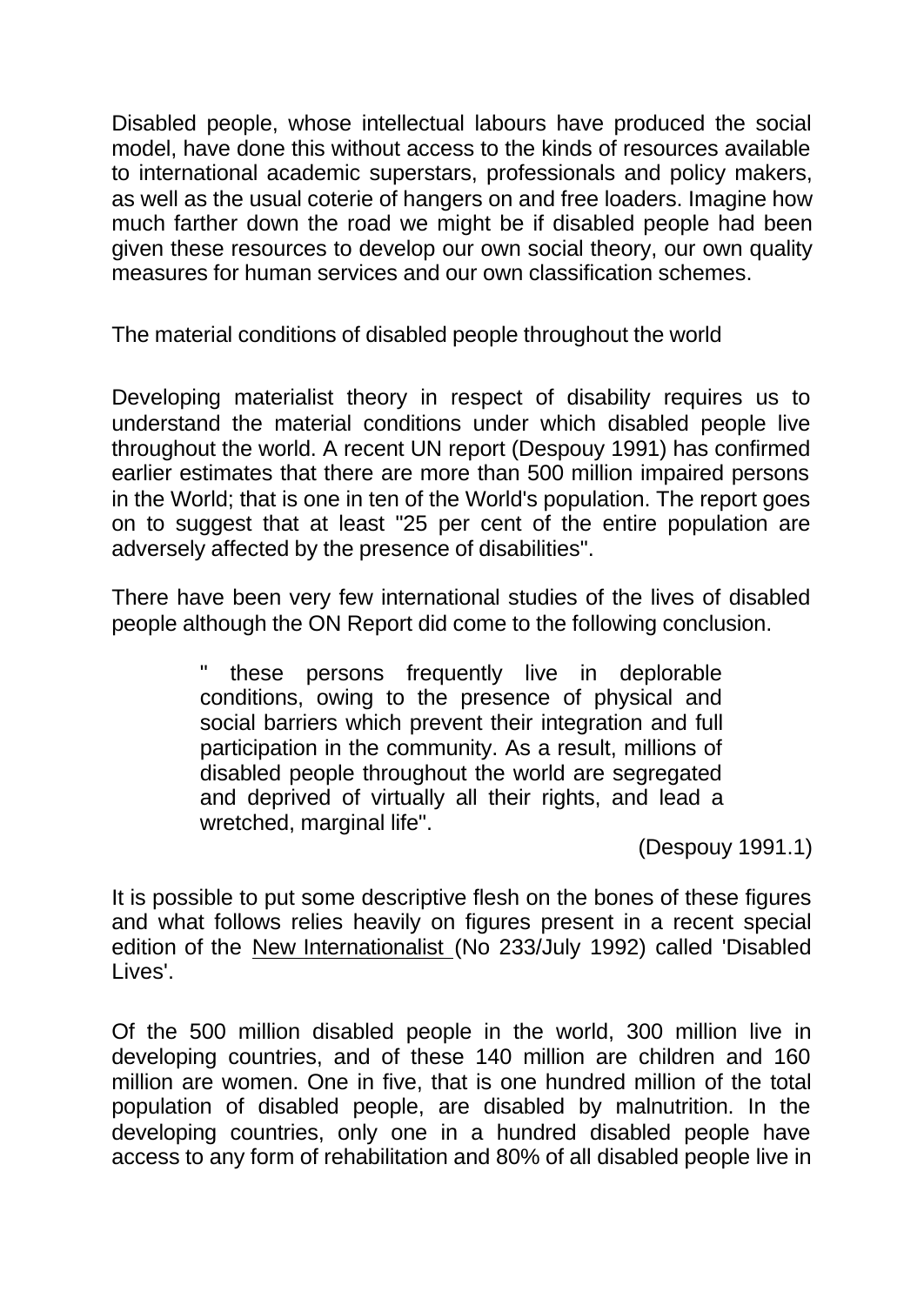Asia and the Pacific, but they receive just 2% of the total resources allocated to disabled people. In the third world, the death rate of people with a spinal injury within two years of the injury is as high today as it was in the developed world before the second world war.

While not being able to put an accurate figure onto it, there is no doubt that, allover the world, there is a close link between disability and poverty.

> "There is a close relationship between poverty and disability: malnutrition, mothers weakened by frequent childbirth, inadequate immunisation programmes, accidents in over crowded homes, all contribute to an incidence of disability among poor people that is higher than among people living in easier circumstances. Furthermore, disability creates and exacerbates poverty by increasing isolation and economic strain, not just for the individual but for the family: there is little doubt that disabled people are amongst the poorest in poor countries".

> > (Coleridge 1993.64)

While in an absolute sense, the material conditions of disabled people in the developed world are vastly superior to their third world counterparts, they still experience conditions of life far inferior to the rest of the population. Thus, for example, more than 60% of disabled people in both Britain and America currently live below the poverty line.

Labour markets in the developed world continue to discriminate to the point where disabled people are three times more likely to be unemployed than their able-bodied counterparts. In education, the majority of disabled children are still educated in segregated special schools and less than three in a thousand disabled students end up in higher education, when, according to prevalence figures, it should be one hundred. On any indicators, disabled women and black disabled people fare worse than their white, male counterparts.

While, the accuracy of some of these figures might be called into question in respect of both the developed and developing world, no one would deny that they paint an authentic picture of the lives of disabled people throughout the world. The point at issue is what can be done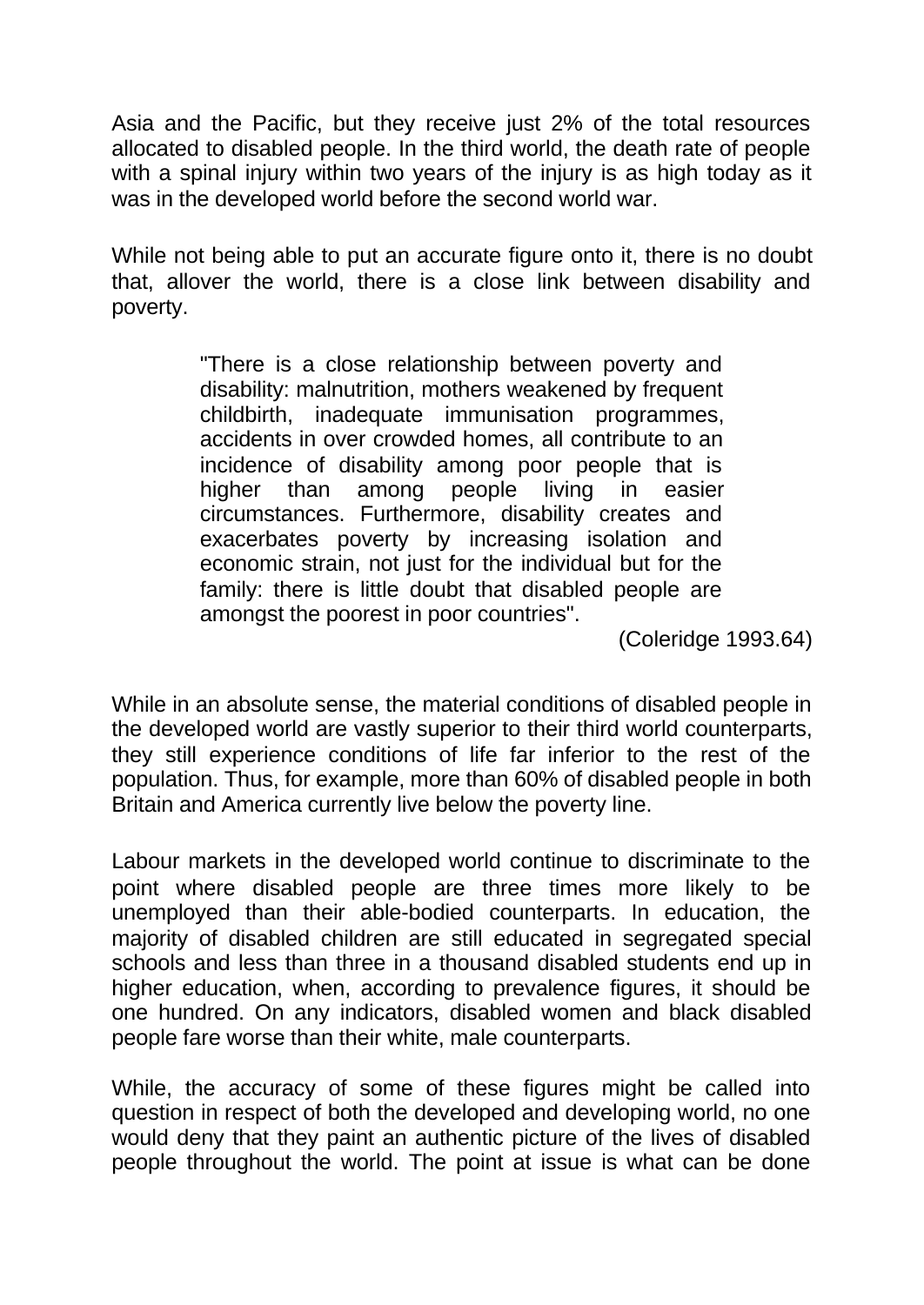about producing the necessary changes. In the next section, I shall discuss the different positions of normalization and materialist theories in respect of producing changes in the lives of disabled people.

Economic, Political and social Change - How will it be delivered?

In comparing what normalization and materialist theory have to offer in respect of these changes, I want to concentrate on three inter-related areas; change in individuals, change in social policy and welfare programmes and change through the political process.

Partly, I suspect, because of the unacknowledged impact that the social model has had, both Nirje and Wolfensberger are anxious to claim that normalization does not mean making individuals normal. They go further and suggest that it can be applied even more fruitfully to environments. Wolfensberger however honestly admits that

> ''… as long as one grants that abnormalization abnormalizes a person, and not just the person's environment, one cannot say that normalization only normalizes life conditions...In short I cannot see how Nirje's formulation allows an exclusion of actions on a person"

> > (Wolfensberger 1994.97)

It is the final sentence which raises issues of grave concern. The history of oppression is underpinned by allowing 'actions on persons' and the crucial questions this raises are who decides, what actions and which persons? To answer, as normalization does, that prevailing life conditions, environments and values are the ones into which to normalize individuals, begs huge questions and may take us down the road to death making, sterilization, physical torture, incarceration and mind control. This list is part of our collective history as disabled people as we are beginning to discover as we begin to write this history, and not some emotive or exaggerated imagining to make a political point (Morris 1991, Coleridge 1993).

Materialist theory does not have the same problem with changing individuals, although it is their consciousness that it wants to change, not their bodies, their behaviour or their social roles. Transforming consciousness is a matter changing personal experiences into political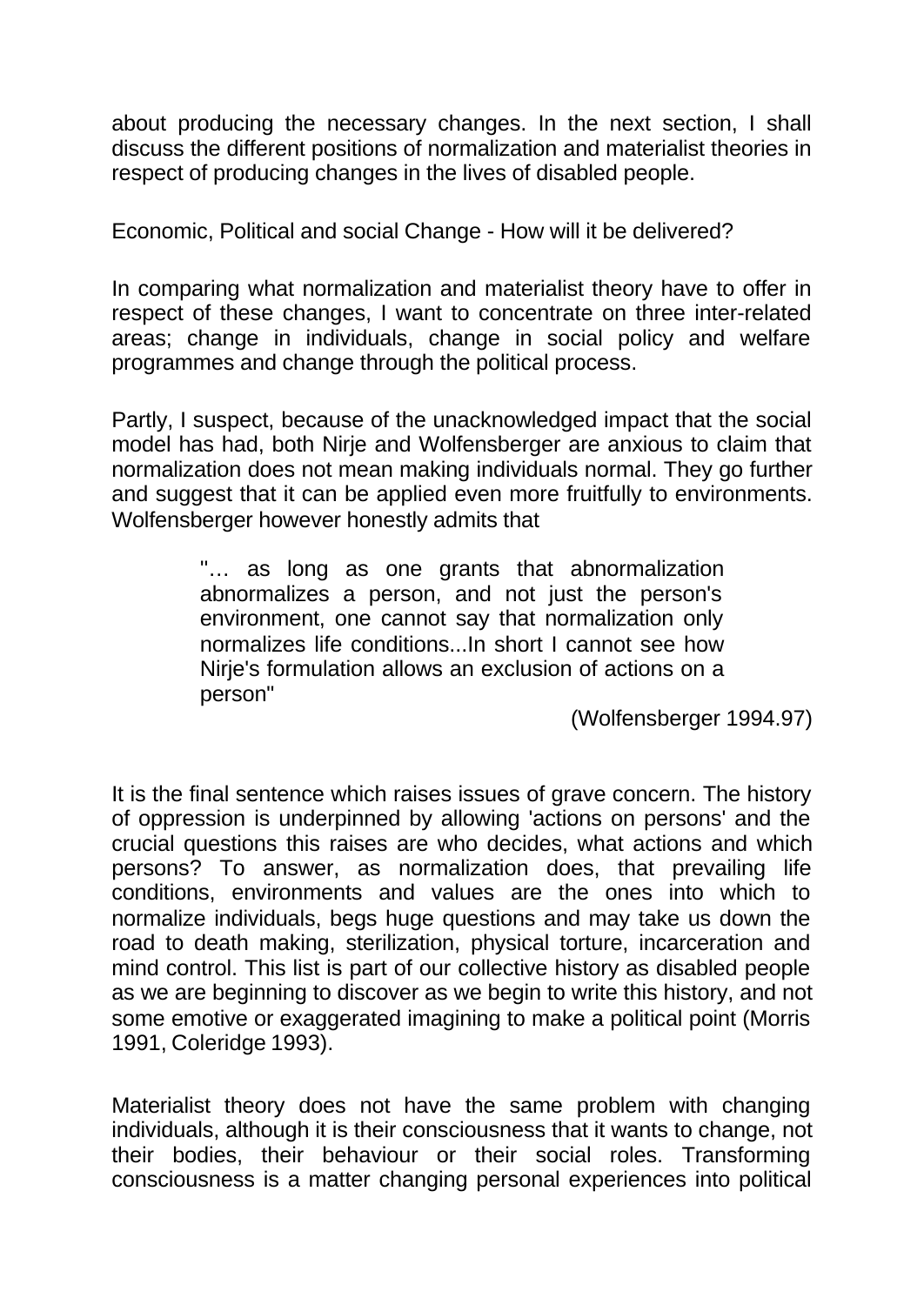issues. This materialist theory does, and it also links the two; at the collective level disabled people may 'false consciously' believe that the difficulties they face are because of their individual impairments. Hence they 'internalise oppression' (Sutherland 1981, Morris 1991) by believing that it is their fault that they cannot get a job, use public transport and so on.

Social and individual transformations are inextricably linked. However, in materialist theory individuals must transform themselves through collective action, not be transformed by others who know what's best for them or what's best for society.

Empowerment is a collective process of transformation on which the powerless embark as part of the struggle to resist the oppression of others, as part of their demands to be included, and/or to articulate their own views of the world. Central to this struggle is the recognition by the powerless that they are oppressed; first articulated in respect of disability by the Union of the Physically Impaired Against Segregation in the 1970s and more recently been given a theoretical re-formulation within 'oppression theory' more generally (Abberley 1987).

Normalization theory sees improving human services as a major platform for improving the quality of life for disabled people and indeed much time and energy is devoted to precisely this. Wolfensberger's position on this is unequivocal; he is vehemently opposed to services provided by institutions but has spent much of his working life developing and improving community based services. As I suggested earlier, this is because he views community based services as radically different from institutional ones in that they are not part of the social control apparatus of the state.

While his position on community based human services may be unequivocal, it is certainly contradictory. In the paper he gave at the international disability conference in Bristol in 1987, he came very close to taking a materialist position on all human services, not simply institutional ones, when he argued that their real purpose (latent function) was to provide employment for the middle classes and in order to continue to do that

> "...merely enlarging the human service empire is not sufficient to meet all the requirements that a postprimary production economy poses. In addition, one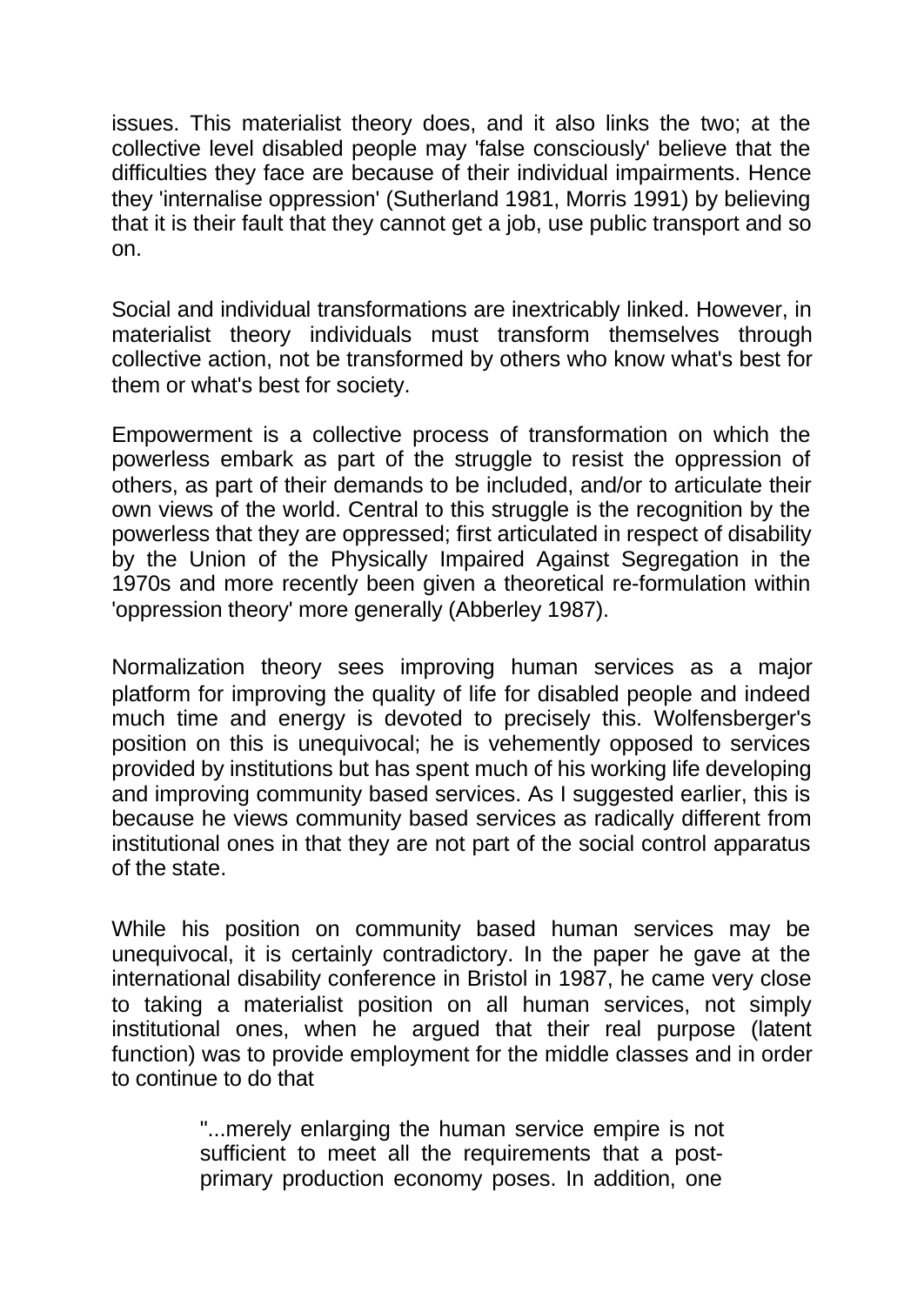has to make all the services that do exist as unproductive as possible - indeed one has to make them counterproductive if at all possible, so that they create dependency, and so that they create impaired people rather than habilitate them".

(Wolfensberger 1988.34)

The problem with this formulation is that it mistakes the symptom for the problem. If human services under capitalism are part of the state apparatus of social control as materialist theory would argue, the reason they employ the middle classes is simple; they are not the groups who pose a threat to capitalism and therefore, they do not need to be controlled, but instead can become agents for the control of others.

It is precisely for this reason that the demands of disabled people allover the world are not, any longer, for improvements in existing services but control over them. And further, their struggles around welfare issues are about producing and controlling their own services through centres for independent living, direct payments to enable them to purchase these services for themselves and peer counselling to enable them to develop the necessary skills and support to meet their own self-defined individual and collective needs. This is not an anti welfare or anti human services position but one which raises fundamental issues of who is in control and in whose interest?

In looking at the issue of political change, within normalization theory it is difficult to find anything beyond descriptions of the kinds of things devalued people should be entitled to. How to achieve these entitlements at the political level is not really discussed although Wolfensberger confidently asserts that if we want to valorize someone's social roles

> "...we know from social science what the overarching strategies are through which this can be accomplished if that is what one wants to pursue".

> > (Wolfensberger 1994.96)

I don't know what social science he is referring to but I have to say that I know very few social scientists who are, any longer, convinced that the concept of social roles has very much value to the development of social theory let alone for the promotion of political action. Not only are Talcott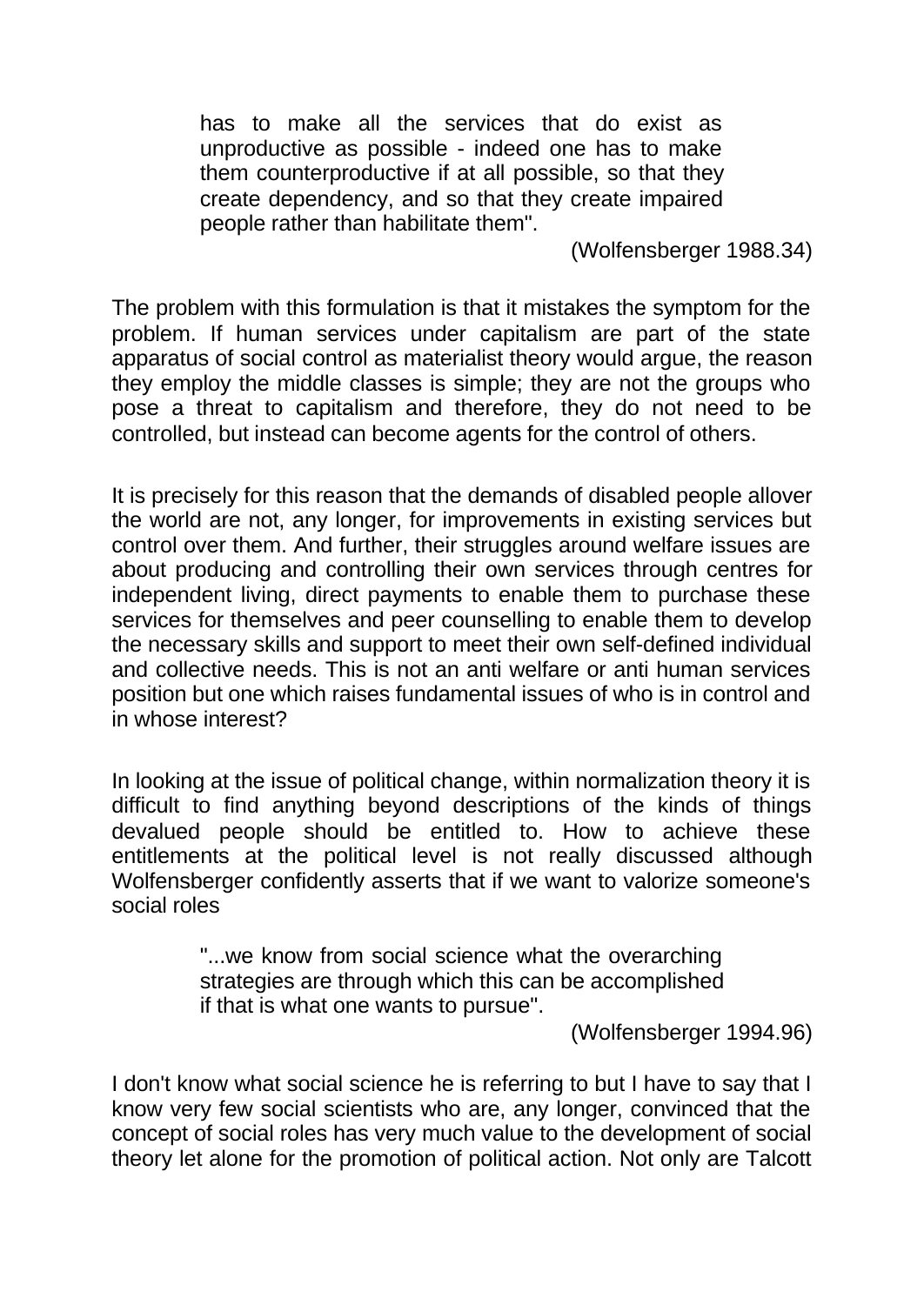Parsons and Erving Goffman dead in a material sense but so are their products; the macro and micro versions of role theory.

One can only assume from normalization writings that political change will be a gift from the powerful to powerless once they have come to a true understanding of disability through exposure to the teachings of normalization and social role valorization. Nowhere does normalization acknowledge that

> "...the conviction that one's group is worth fighting for has to come at least partly from within. The alternative is to wait passively for the advantaged group to confer limited equality which does not essentially alter the status quo, and which it may be motivated to avoid". (Dalley 1992.128)

Again, materialist theory is much more upfront about political change. It will only be achieved through struggle, and that struggles will be by oppressed groups themselves against the forces that oppress them. In order to do this it is necessary for oppressed groups to organise collectively to confront this oppression. That inevitably means confrontation and conflict with powerful groups, interests and structures for there are few examples in human history of people willingly giving up power to others.

As far as disabled people are concerned, we have seen over the past fifteen years disabled people coming together to organise themselves as a movement at local, national and international levels. In Britain, for example, in order to harness this growing consciousness of disabled people, to provide a platform to articulate the re-definition of the problem of disability and to give a focus to the campaigns for independent living and against discrimination, the British Council of Organisations of Disabled People (BCODP) was formed in 1981 and its success in the subsequent decade is entirely an achievement of disabled people themselves (Hasler 1993).

Its conception and subsequent development have been achieved without extensive financial support from Government or from traditional organisations for disabled people. On the contrary, the BCODP was criticised from the start as being elitist, isolationist, unrepresentative, and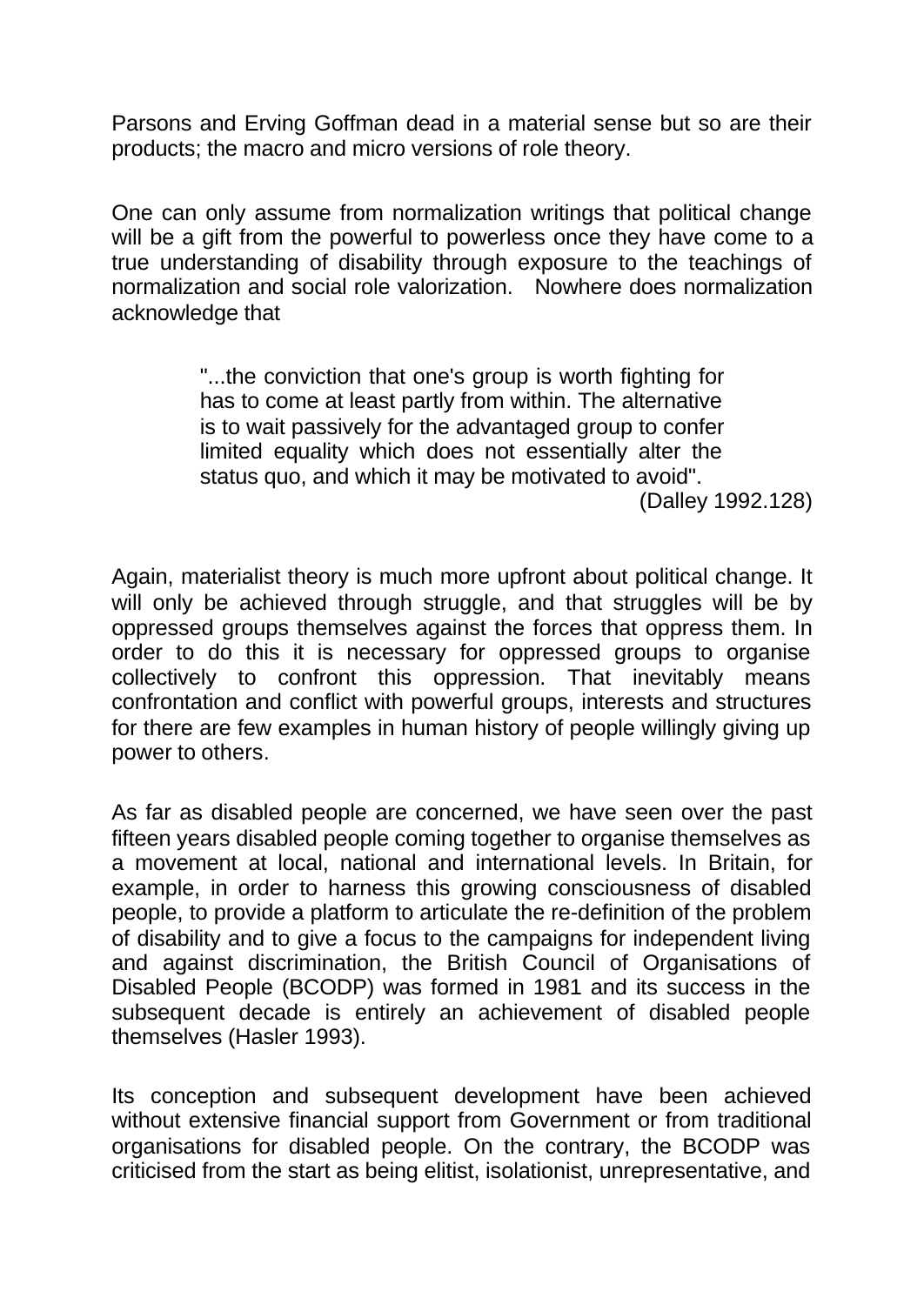Marxist by a collection of unrepresentative people with abilities, right and left wing academics, isolated and elitist staff and management of traditional organisations and many professionals whose very careers were bound up with keeping disabled people dependent.

Yet despite these attacks, BCODP has gone from strength to strength, now representing over 90 organisations of disabled people and 300,000 disabled individuals. These initiatives not only established BCODP as the only representative voice of disabled people in Britain but by its very success it stimulated an ever growing number of disabled people to adopt a disabled identity. Similar stories of the rise of the disability movement could be told from other parts of both the developing and the developed world.

With this growing sense of a collective, political identity has developed the self-confidence not simply to ask for the necessary changes but to demand them and to use a whole range of tactics including direct action and civil disobedience. What's more, this movement is democratic arid accountable to disabled people themselves (Dreidger 1988 Oliver 1990 Davis 1993) and its collective voice is demanding that we be included in our societies everywhere by ending the oppression that confronts us, not by offering us and our oppressors normalization or social role valorization programmes.

#### **Conclusion**

In this paper I have argued that normalization as a social theory is inadequate in that it does not describe experience satisfactorily, its explanation of why disabled have the kinds of experiences they do is wholly inadequate, and its potential for transforming those experiences to something better is limited. It is not only those unsympathetic to normalization who question its future, however.

> "What does normalization now have to do in order to be a positive force for change in the 1990's. The answer may lie in going back to its roots and realigning itself in relation to other sociological theories".

> > (Brown and smith 1992.176)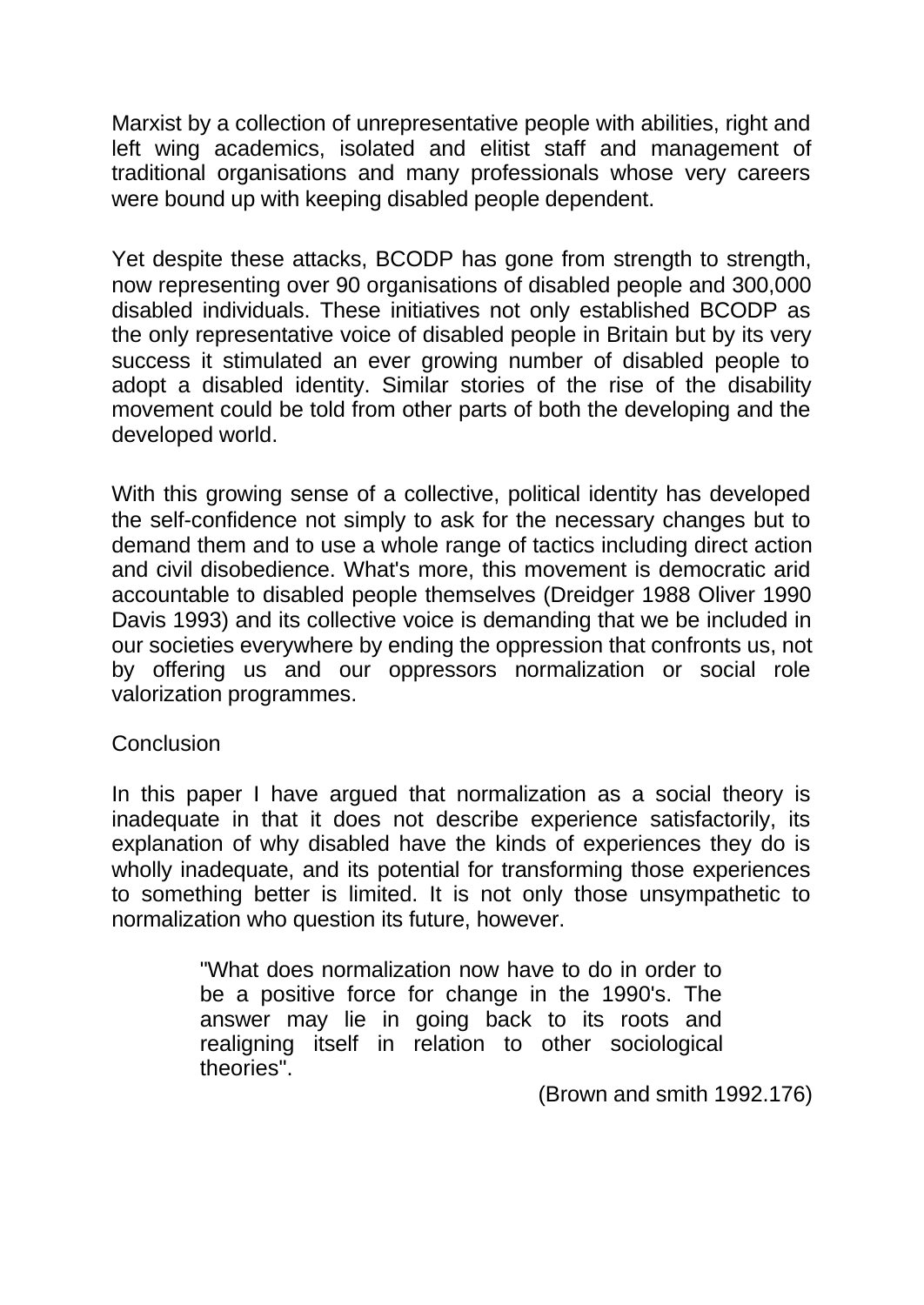Whether such a realignment, even with materialist theory, is likely to resuscitate normalization is itself doubtful, because what is at stake is a vision of the kind of society we would like to live in. Normalization theory offers disabled people the opportunity to be given valued social roles in an unequal society which values some roles more than others. Materialist social theory offers disabled people the opportunity to transform their own lives and in so doing to transform the society in which they live into one in which all roles are valued. As a disabled person I know which of those choices I prefer and I also know which most of the disabled people I meet prefer.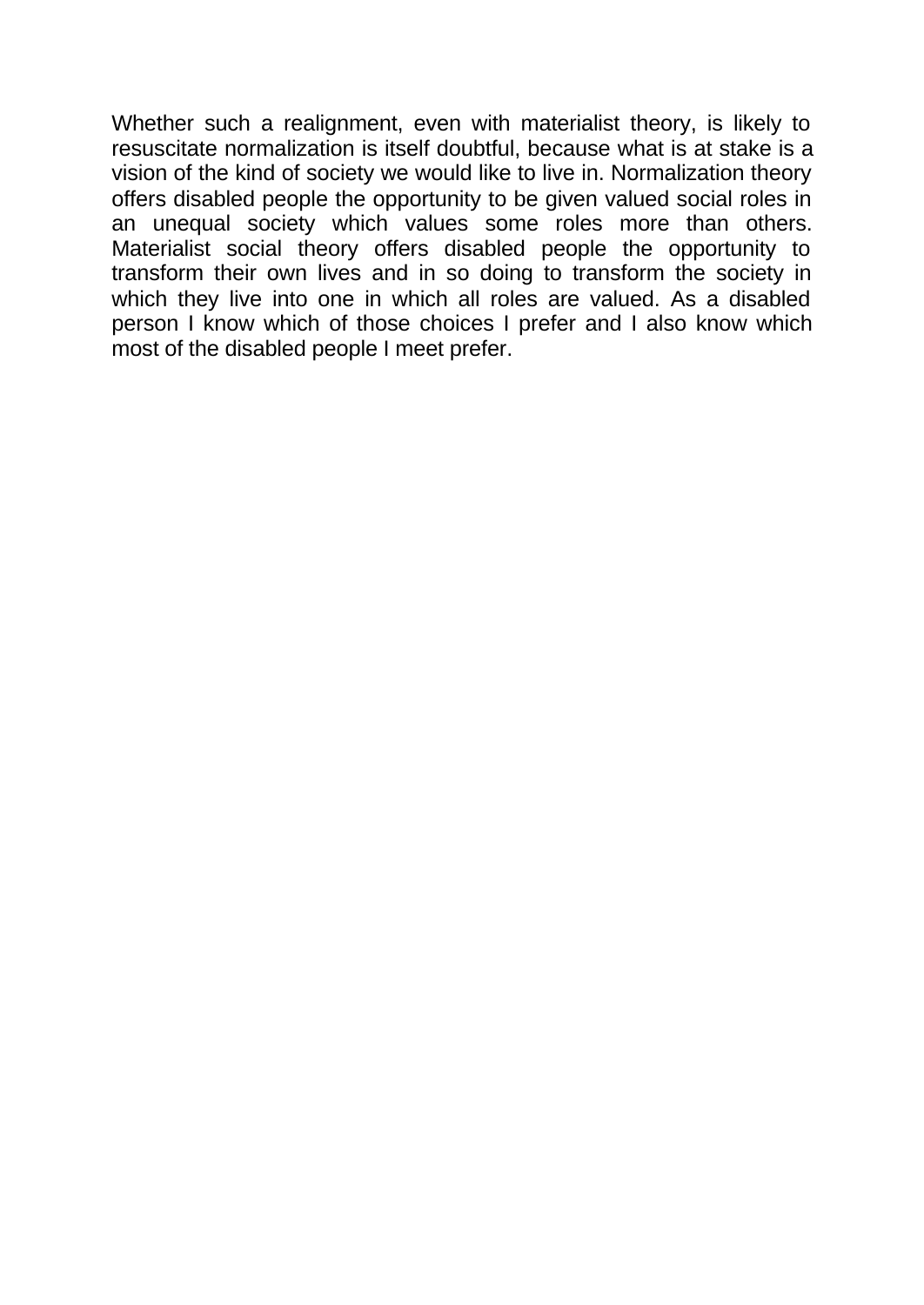# **BIBLIOGRAPHY**

Abberley P (1987) "The concept of oppression and the Development of a Social Theory of Disability" Disability, Handicap and Society. Vol.2, No.1, 5-19.

Albrecht G (1992) The Disability Business London Sage

Althusser L (1971) Lenin and Philosophy and Other Essays London New Left Books

Brown H and smith H (Eds) (1992) Normalization: A Reader for the Nineties London Routledge

Chappell A (1992) "Towards a Sociological critique of the Normalization Principle" Disability, handicap and Society Vo17 No 1

Cohen S (1985) Visions of Social Control Oxford Polity Press

Coleridge P (1993) Disability. Liberation and Development Oxford Oxfam **Publications** 

Dalley G (1992) "Social Welfare Ideologies and Normalization: Links and Conflicts" in Brown and Smith (Eds)

Davis K (1993) "On the Movement" in Swain et al

Despouy L (1991) "Human Rights and Disability" New York United Nations Economic and Social Council

DHSS (1988) "A wider Vision" London HMSO

Dreidger D (1988) The Last Civil Rights Movement -London Hurst and Co

Estes C, Swan J and Gerard L, (1982) "Dominant and competing Paradigms in Gerontology: Towards a Political Economy of Ageing" Ageing and Society. Vol.2, No.2.

Foucault M (1972) The Archaeology of Knowledge. New York: Pantheon.

Foucault M (1973) The Birth of the Clinic London Tavistock

Gillespie-Sells C and Campbell J (1991) "Disability Equality Training: Trainers Guide" London CCETSW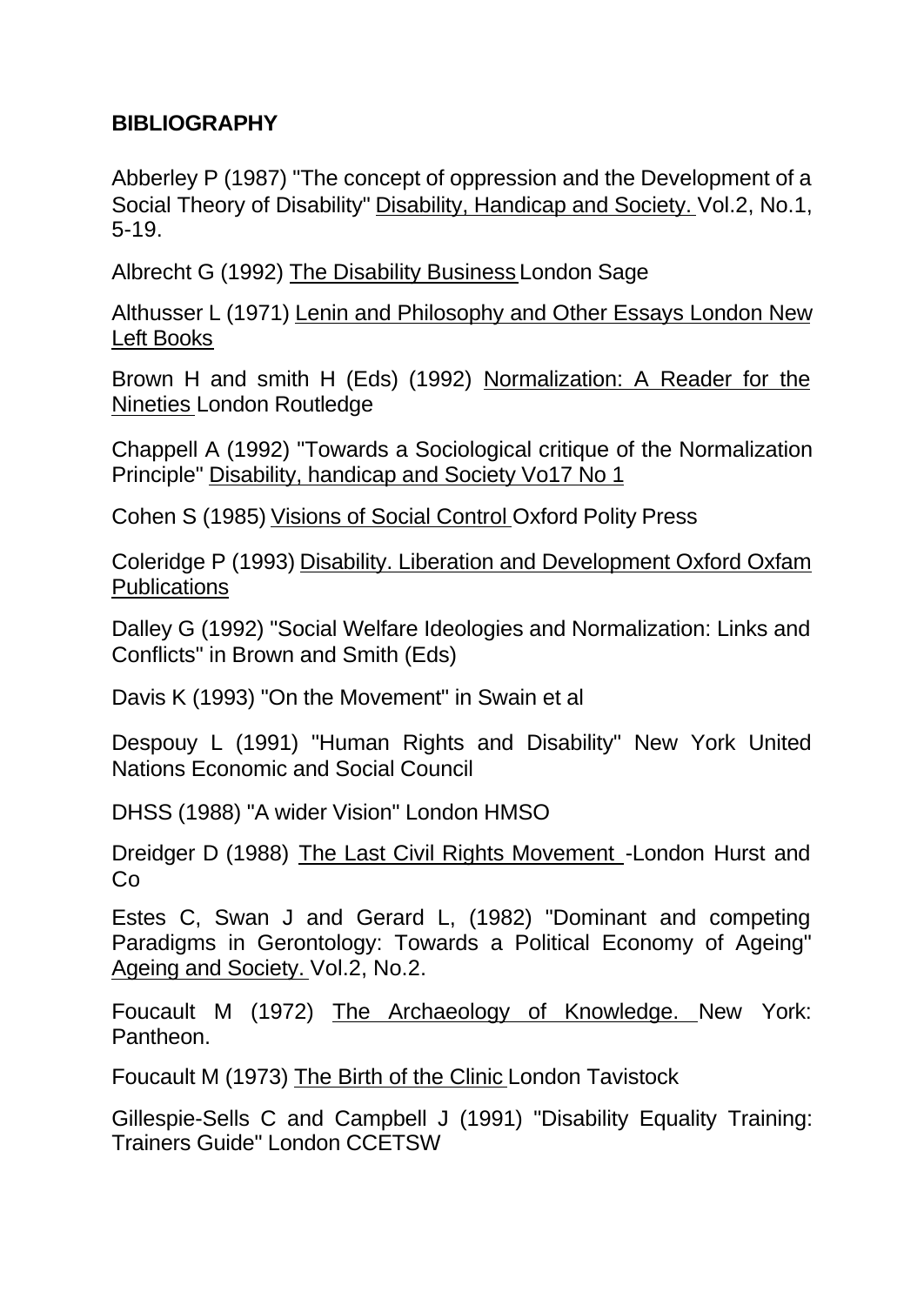Gough I (1979) The Political Economy of the Welfare State Basingstoke **MacMillans** 

Gouldner A (1971) The Coming Crisis in Western Sociology London **Heinemann** 

Hasler F (1993) "Developments in the Disabled People's Movement" in Swain et al

Hearn K (1991) "Disabled Lesbians and Gays Are Here to Stay" in Kaufman T & Lincoln P (Eds) High Risk Lives: Lesbian and Gay Politics After the Clause Bridport Prism Press

Hill M (1994) "Getting things right" Community Care Inside 31 March

Morris J (1991) Pride against Prejudice. London: Womens Press.

Nirje B (1993) "The Normalization principle -25 Years Later" Finland The Institute for Educational research

O'Connor J (1973) The Fiscal Crisis of the State New York St Martins Press

Oliver M (1983) Social Work with Disabled People Basingstoke **MacMillans** 

Oliver M (1990) The Politics of Disablement Basingstoke: Macmillan and St Martins Press

Oliver M (1995) Understanding Disability: From Theory to Practice Basingstoke MacMillans

Rothman D (1971) The Discovery of the Asylum Boston Little Brown

Scull A (1977) De-carceration. Community Treatment and the Deviant - A Radical View New York Prentice Hall

Stuart O (1993) "Double Oppression: An Appropriate starting-point?" in Swain et al

Sutherland A (1981) Disabled We Stand London Souvenir Press

Swain J Finkelstein V French S and Oliver M (1993) Disabling Barriers - Enabling Environments London Sage

UPIAS (1976) "Fundamental Principles of Disability" London: Union of the Physically Impaired Against Segregation